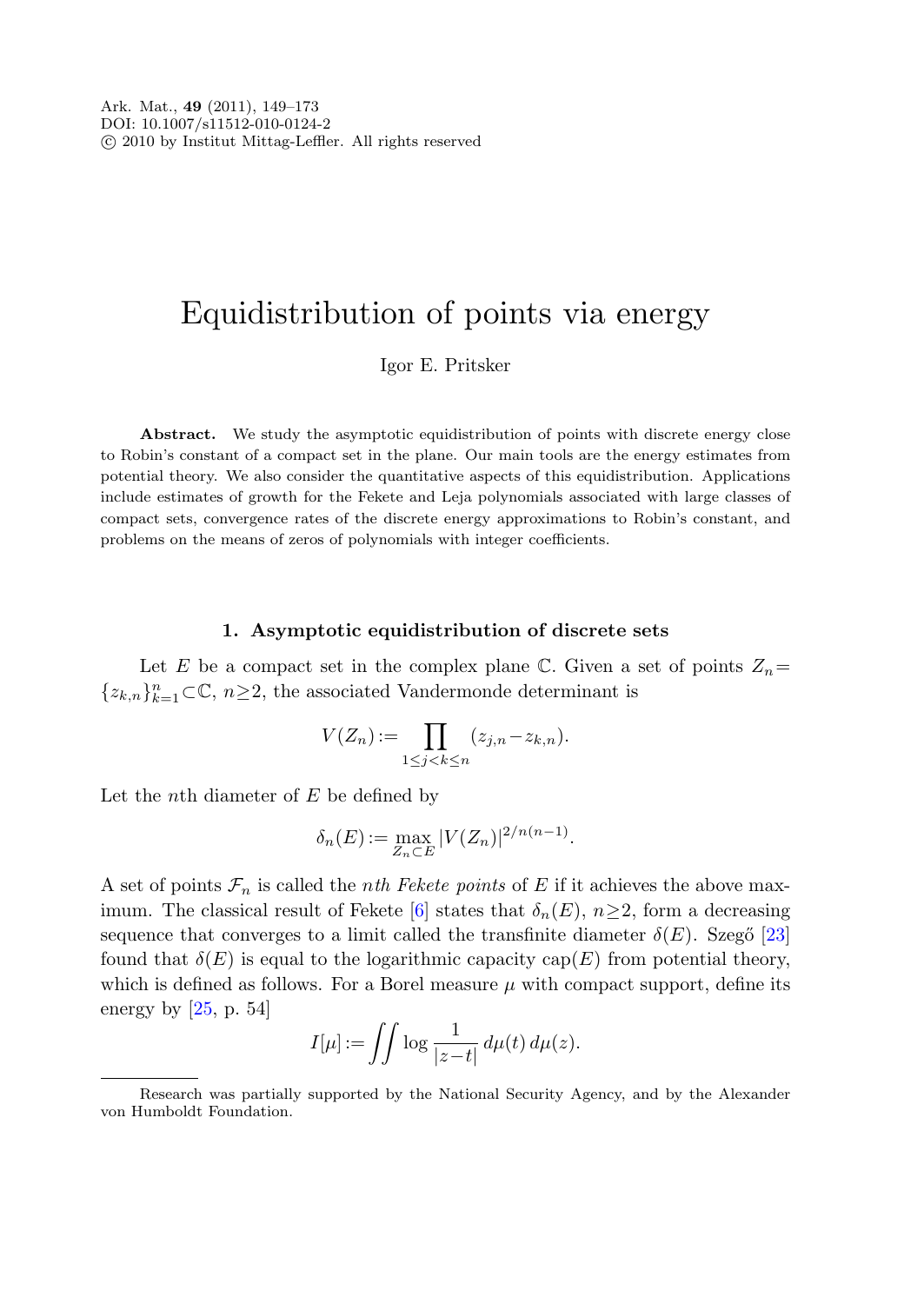Consider the problem of finding the minimum energy

$$
V_E := \inf_{\mu \in \mathcal{M}(E)} I[\mu],
$$

where  $\mathcal{M}(E)$  is the space of all positive unit Borel measures supported on E. The *capacity* of  $E$  is given by

$$
cap(E):=e^{-V_E}.
$$

If Robin's constant  $V_E$  is finite (i.e. cap(E) $\neq$ 0), then the infimum is attained by the equilibrium measure  $\mu_E \in \mathcal{M}(E)$  [\[25](#page-24-1), p. 55], which is a unique probability measure expressing the steady state distribution of charge on the conductor  $E$ . For detailed expositions of potential theory, we refer the reader to the books of Ransford [\[17](#page-24-2)], Tsuji [\[25](#page-24-1)] and Landkof [[12\]](#page-23-1).

Consider the counting measure  $\tau(Z_n)$  for the set  $Z_n = \{z_{k,n}\}_{k=1}^n$ , given by

$$
\tau(Z_n) := \frac{1}{n} \sum_{k=1}^n \delta_{z_{k,n}},
$$

where  $\delta_{z_{k,n}}$  is the unit point mass at  $z_{k,n} \in Z_n$ . It is clear that  $I[\tau(Z_n)] = \infty$ , but we can define the *discrete energy* of  $\tau(Z_n)$  (or of the set  $Z_n$ ) by setting

$$
\hat{I}[\tau(Z_n)] := -\log |V(Z_n)|^{2/n(n-1)} = \frac{2}{n(n-1)} \sum_{1 \le j < k \le n} \log \frac{1}{|z_{j,n} - z_{k,n}|}.
$$

Note that the discrete energy  $\hat{I}[\tau(Z_n)]$  is finite if and only if all points of  $Z_n$  are distinct. The Fekete–Szegő results may be restated as

$$
\lim_{n \to \infty} \inf_{Z_n \subset E} \hat{I}[\tau(Z_n)] = \lim_{n \to \infty} \hat{I}[\tau(\mathcal{F}_n)] = \lim_{n \to \infty} (-\log \delta_n(E)) = V_E = I[\mu_E],
$$

which simply indicates that the discrete approximations of the minimum energy converge to Robin's constant, see [\[17](#page-24-2), p. 153]. It is also well known that the counting measures  $\tau(\mathcal{F}_n)$  converge to  $\mu_E$  in the weak-\* topology (written  $\tau(\mathcal{F}_n) \stackrel{*}{\to} \mu_E$ ), as  $n\rightarrow\infty$ , provided that cap(E)>0 [\[1](#page-23-2), p. 226]. Such equidistribution property is shared by many sequences of discrete sets whose energies converge to Robin's constant, see Andrievskii and Blatt [\[1](#page-23-2)] for history and references. Our new equidistribution result is as follows.

For an arbitrary compact set  $E\subset\mathbb{C}$ , let  $\Omega_E$  be the unbounded connected component of  $\overline{\mathbb{C}}\backslash E$ . If cap $(E)$ >0 then the Green function  $g_E(z,\infty)$  for  $\Omega_E$  with pole at  $\infty$  [\[25](#page-24-1), p. 14] is well defined. We use the quantity

$$
m_E(Z_n) := \frac{1}{n} \sum_{z_{k,n} \in \Omega_E} g_E(z_{k,n}, \infty)
$$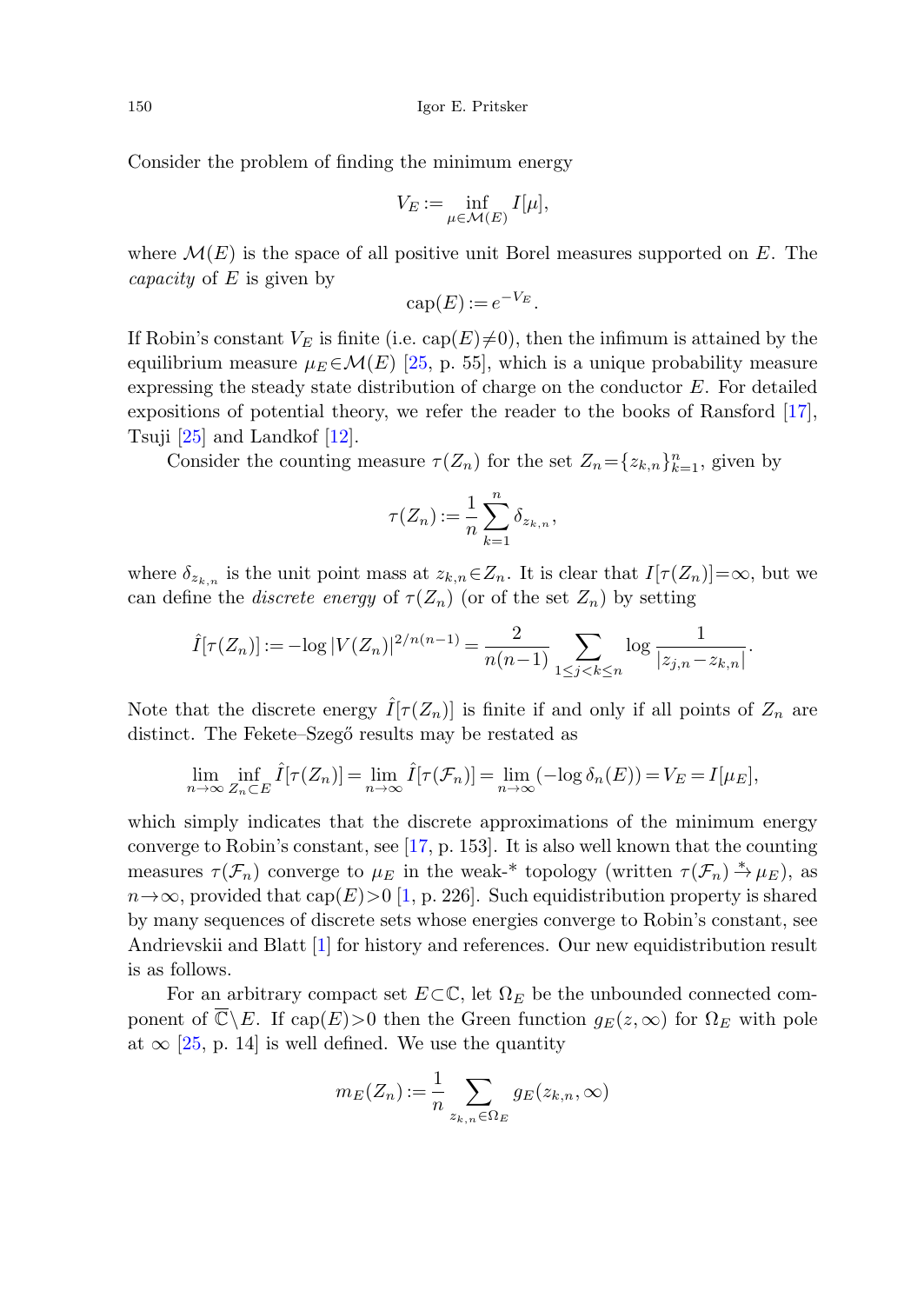<span id="page-2-3"></span><span id="page-2-2"></span>to measure how close  $Z_n$  is to E. If  $Z_n \cap \Omega_E = \emptyset$  then we set  $m_E(Z_n)=0$  by definition.

**Theorem 1.1.** Let  $E \subset \mathbb{C}$  be compact, with  $cap(E) > 0$ . If the sets

$$
Z_n = \{z_{k,n}\}_{k=1}^n \subset \mathbb{C}, \quad n \ge 2,
$$

<span id="page-2-0"></span>satisfy

<span id="page-2-1"></span>
$$
\lim_{n \to \infty} \hat{I}[\tau(Z_n)] = V_E
$$

and

$$
\lim_{n \to \infty} m_E(Z_n) = 0,
$$

then

(1.3) 
$$
\begin{cases} \text{(i)} \ \tau(Z_n) \xrightarrow{\ast} \mu_E, & \text{as } n \to \infty, \\ \text{(ii)} \ \lim_{R \to \infty} \lim_{n \to \infty} \frac{1}{n} \sum_{|z_{k,n}| \ge R} \log |z_{k,n}| = 0. \end{cases}
$$

Conversely, ([1.2](#page-2-0)) holds for any sequence of the sets  $Z_n = \{z_{k,n}\}_{k=1}^n \subset \mathbb{C}$ ,  $n \in \mathbb{N}$ , satisfying  $(1.3)$  $(1.3)$ .

When  $Z_n \subset E$ , we clearly have that  $m_E(Z_n)=0$  for all  $n\geq 2$ , and ([1.1\)](#page-2-2) implies the well known fact that  $\tau(Z_n) \stackrel{*}{\rightarrow} \mu_E$ , as  $n \rightarrow \infty$ . A new feature of the above result is that  $Z_n$  is not required to be a subset of E. Introduction of  $m_E(Z_n)$  is inspired by the generalized Mahler measure that was used in [[16\]](#page-23-3) to study the asymptotic zero distribution for polynomials with integer coefficients. Theorem [1.1](#page-2-3) is a generalization of Theorem 2.1 in [[16\]](#page-23-3). The majority of equidistribution results in analysis are stated in terms of zeros of polynomials, with the assumptions expressed via the supremum norms  $||P_n||_E := \sup_{z \in E} |P_n(z)|$  of polynomials, see [[1\]](#page-23-2). We recall one of the most frequently used results of this kind, due to Blatt, Saff and Simkani [[2\]](#page-23-4).

<span id="page-2-5"></span><span id="page-2-4"></span>**Theorem BSS.** Let  $E \subset \mathbb{C}$  be a compact set, with cap(E)>0, and set  $E^* :=$  $\text{supp}(\mu_E)$ . If the sets  $Z_n = \{z_{k,n}\}_{k=1}^n \subset \mathbb{C}, n \geq 2$ , and the corresponding polynomials  $P_n(z) := \prod_{k=1}^n (z - z_{k,n})$  satisfy

(1.4) 
$$
\lim_{n \to \infty} ||P_n||_{E^*}^{1/n} = \text{cap}(E)
$$

and

(1.5) 
$$
\lim_{n \to \infty} \tau_n(A) = 0,
$$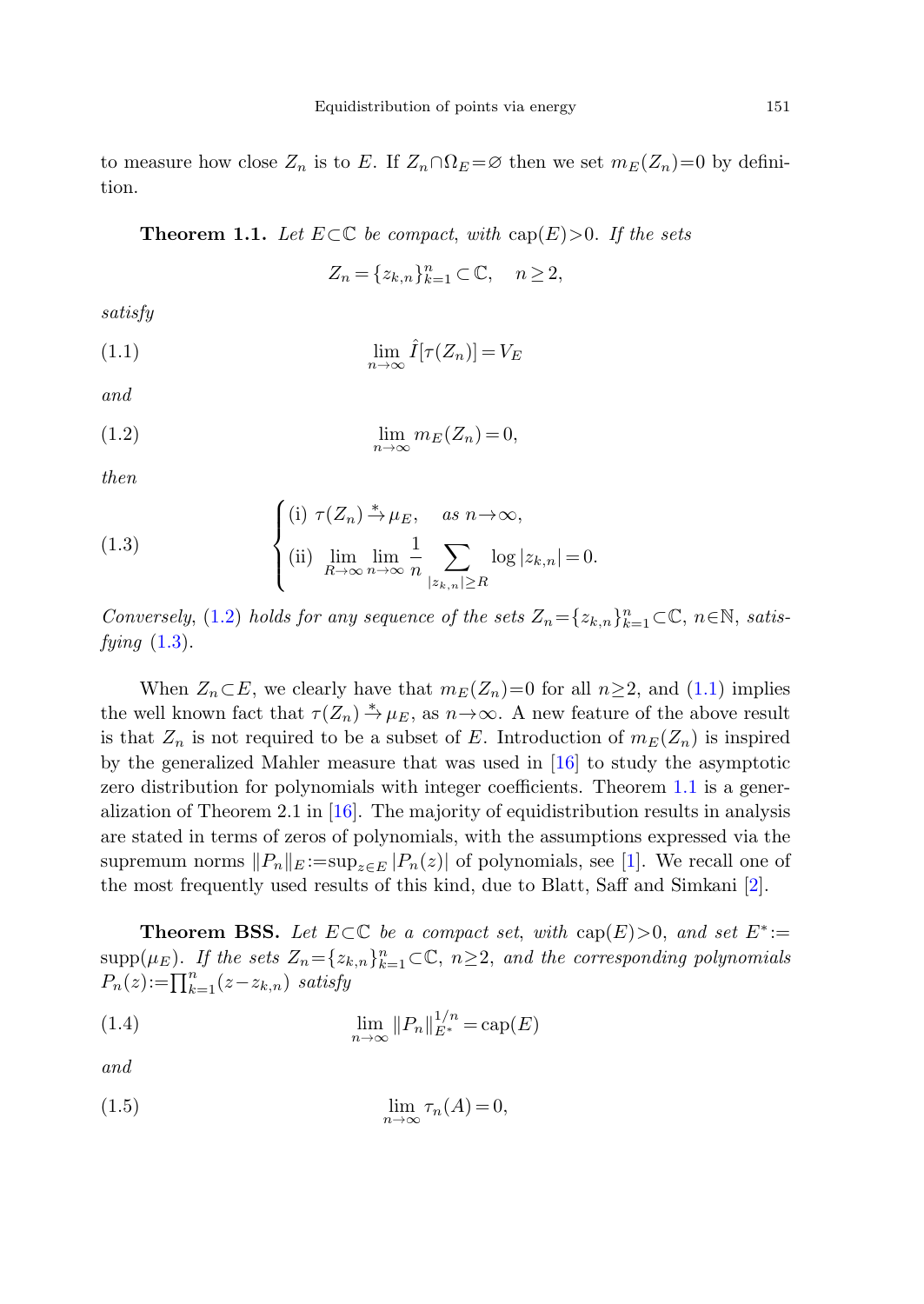where  $\tau_n := \tau(Z_n)$  and A is any closed set in the bounded components of  $\mathbb{C} \backslash E^*$ , then (1.6)  $\tau_n \stackrel{*}{\to} \mu_E$ , as  $n \to \infty$ .

We note that  $(1.4)$  $(1.4)$  implies  $(1.2)$  $(1.2)$  because

$$
m_E(Z_n) \leq \frac{1}{n} \sum_{k=1}^n g_E(z_{k,n}, \infty)
$$
  
= 
$$
\int g_E(z, \infty) d\tau_n(z)
$$
  
= 
$$
\int \left( \int \log |z - t| d\mu_E(t) - \log \text{cap}(E) \right) d\tau_n(z)
$$
  
= 
$$
\int \int \log |z - t| d\tau_n(z) d\mu_E(t) - \log \text{cap}(E)
$$
  
= 
$$
\int \log |P_n(t)|^{1/n} d\mu_E(t) - \log \text{cap}(E)
$$
  
\$\leq \log ||P\_n||\_{E^\*}^{1/n} - \log \text{cap}(E)\$,

<span id="page-3-1"></span>where we used the standard representation of  $g_E(z,\infty)$  given in ([3.2\)](#page-9-0). Thus using  $m_E(Z_n)$  instead of  $||P_n||_{E^*}$  (or  $||P_n||_E$ ) gives stronger results, in general. However, conditions [\(1.5](#page-2-5)) and ([1.1](#page-2-2)) are substantially different, so that Theorem [1.1](#page-2-3) and Theorem BSS complement each other.

<span id="page-3-0"></span>The following fact about the supremum norms of polynomials is of independent interest.

**Theorem 1.2.** Let  $E \subset \mathbb{C}$  be a regular compact set. Suppose that the sets  $Z_n = \{z_{k,n}\}_{k=1}^n \subset \mathbb{C}, n \geq 2$ , satisfy [\(1.1\)](#page-2-2). We have that

(1.7) 
$$
\lim_{n \to \infty} ||P_n||_E^{1/n} = \text{cap}(E)
$$

for the polynomials  $P_n(z) = \prod_{k=1}^n (z-z_{k,n})$  is equivalent to ([1.2\)](#page-2-0) or ([1.3\)](#page-2-1).

Regularity is understood here in the sense of the Dirichlet problem for  $\Omega_E$ , which means that the limiting boundary values of  $g_E(z,\infty)$  in  $\Omega_E$  are all zero, see [\[25](#page-24-1), p. 82]. Regularity of E also implies that cap(E)>0. We recall that any monic polynomial  $P_n$  of degree n satisfies  $||P_n||_E \geq \text{cap}(E)^n$ , see [[1,](#page-23-2) p. 16]. Thus [\(1.7\)](#page-3-0) (and  $(1.4)$  $(1.4)$  $(1.4)$  means that  $P_n$  have asymptotically minimal supremum norms on E.

Our results have clear analogues in  $\mathbb{R}^n$ ,  $n>2$ , where one should use the theory of Newtonian potentials and the associated Green functions. Such extensions are also valid for the majority of quantitative estimates stated in the next section.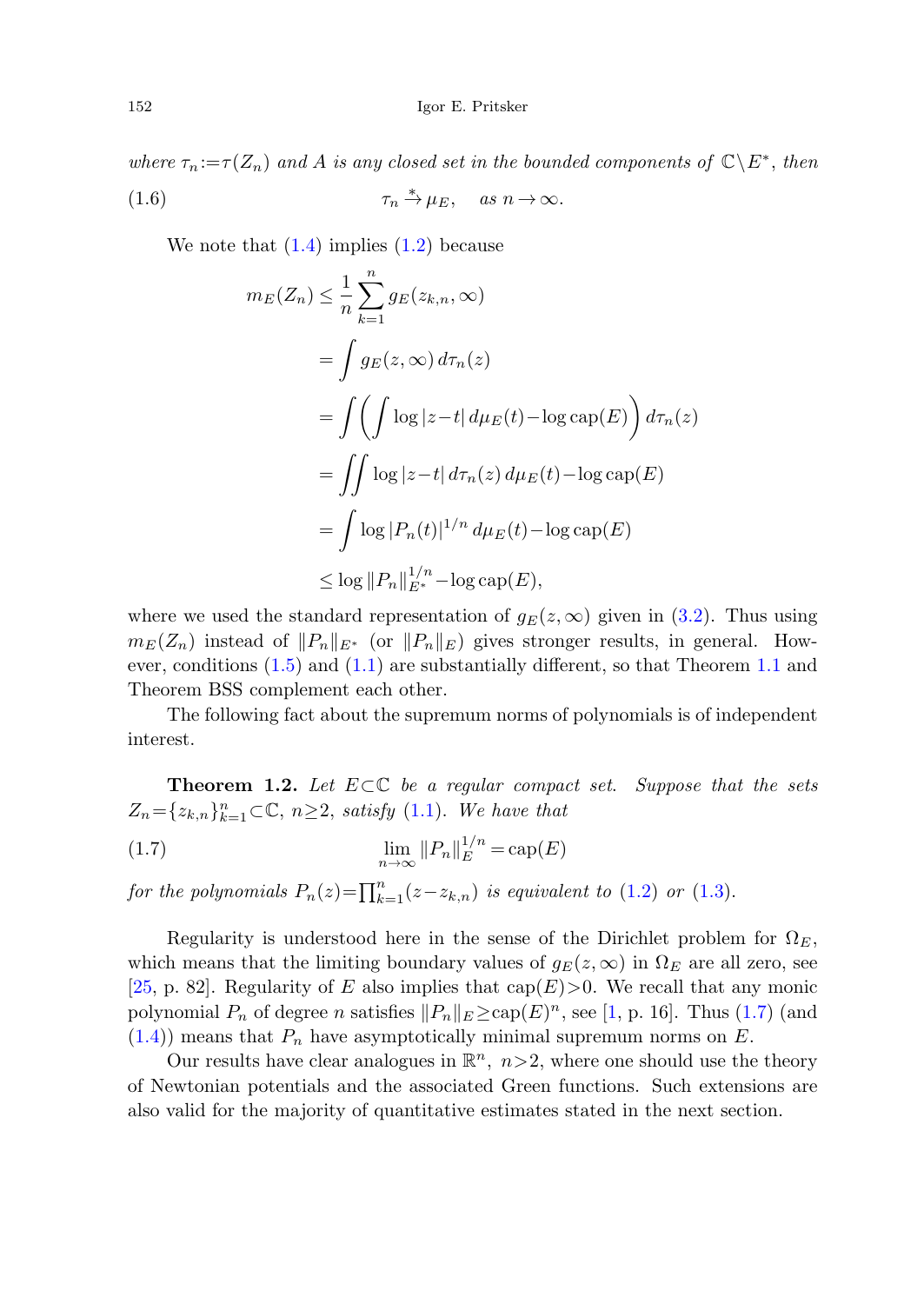#### **2. Rate of convergence and discrepancy in equidistribution**

This section is devoted to the quantitative estimates of how close  $\tau(Z_n)$  is to the equilibrium measure  $\mu_E$ , which are often called discrepancy estimates. Consider a class of continuous test functions  $\phi: \mathbb{R}^2 \to \mathbb{R}$  with compact support in the plane  $\mathbb{R}^2$ =C. Recall that  $\tau(Z_n) \stackrel{*}{\to} \mu_E$ , as  $n \to \infty$ , means that

$$
\lim_{n \to \infty} \frac{1}{n} \sum_{k=1}^{n} \phi(z_{k,n}) = \lim_{n \to \infty} \int \phi \, d\tau (Z_n) = \int \phi \, d\mu_E.
$$

Let

$$
\omega_{\phi}(r) := \sup_{|z-\zeta| \le r} |\phi(z) - \phi(\zeta)|
$$

be the modulus of continuity of  $\phi$  in  $\mathbb{C}$ . We also require that the functions  $\phi$  have finite Dirichlet integral

$$
D[\phi] := \iint_{\mathbb{R}^2} (\phi_x^2 + \phi_y^2) \, dx \, dy,
$$

<span id="page-4-1"></span><span id="page-4-0"></span>where it is assumed that the partial derivatives  $\phi_x$  and  $\phi_y$  exist a.e. on  $\mathbb{R}^2$  in the sense of the area measure. Define the distance from a point  $z \in \mathbb{C}$  to a compact set E by

$$
d_E(z) := \min_{t \in E} |z - t|.
$$

<span id="page-4-2"></span>**Theorem 2.1.** Let  $E \subset \mathbb{C}$  be an arbitrary compact set of positive capacity, and let  $\phi: \mathbb{C} \to \mathbb{R}$  be a continuous function with compact support such that  $D[\phi]<\infty$ . If  $Z_n = \{z_{k,n}\}_{k=1}^n \subset \mathbb{C}, n \geq 2$ , then we have for any  $r > 0$  that

(2.1) 
$$
\left|\frac{1}{n}\sum_{k=1}^n \phi(z_{k,n}) - \int \phi \, d\mu_E\right| \le \omega_\phi(r) + \sqrt{\frac{D[\phi]}{2\pi}} \sqrt{I},
$$

where

(2.2) 
$$
I = 2m_E(Z_n) + \frac{n-1}{n}\hat{I}[\tau(Z_n)] - V_E - \frac{\log r}{n} + 2 \max_{d_E(z) \le 2r} g_E(z, \infty).
$$

Perhaps the most interesting new feature of Theorem [2.1](#page-4-0) is its generality. All previous discrepancy results imposed strict geometric conditions on the set E. A typical application of our result is given by a sequence of sets  $Z_n$  satisfying  $(1.1)$  $(1.1)$ and [\(1.2\)](#page-2-0). We choose  $r=r_n\to 0$ , as  $n\to\infty$ , so that the right-hand side of ([2.1\)](#page-4-1) tends to 0 with a certain rate under the mere assumption that the Green function  $g_E(z,\infty)$  is continuous at the boundary points of  $\Omega_E$  (i.e. E is regular). For the effective estimates, one would usually take  $r_n = c/n^a$ , with  $a, c > 0$ , and consider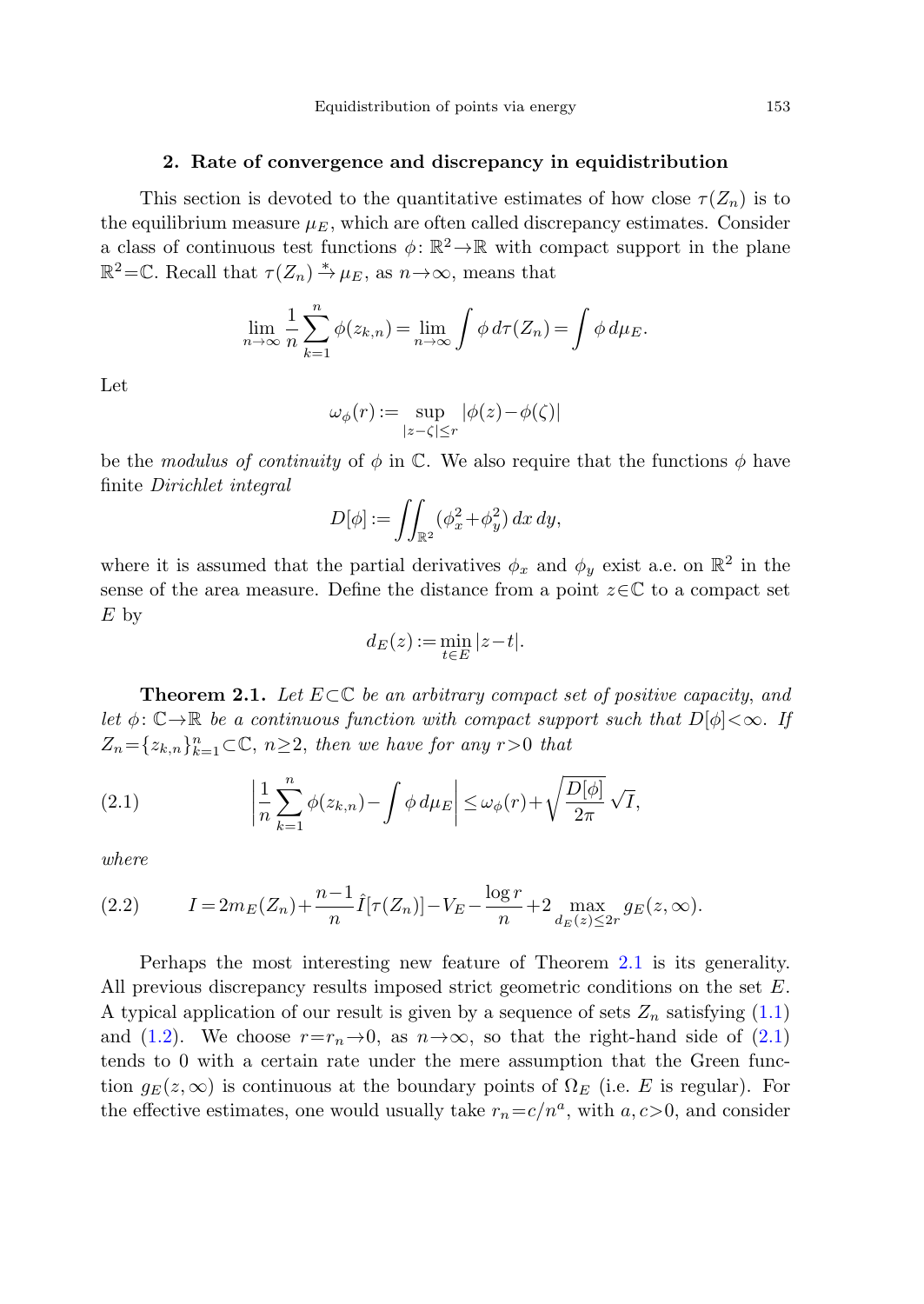<span id="page-5-0"></span>sets with uniformly Hölder continuous Green functions. We state the condition of Hölder continuity for  $q_E(z,\infty)$  in the following form:

(2.3) 
$$
g_E(z,\infty) \le C(E) d_E(z)^s, \quad z \in \Omega_E,
$$

where  $C(E) > 0$  and  $0 < s < 1$ . It holds for all uniformly perfect sets, various Cantortype sets, and many other compact sets, see Carleson and Totik [[4,](#page-23-5) pp. 562–563] and Totik [\[24](#page-24-3)] for a discussion and further references. Uniformly perfect sets form the widest known class given by a natural geometric condition, for which [\(2.3](#page-5-0)) is valid. A compact set E is called uniformly perfect if there exist constants  $c, d > 0$  such that for any  $z \in E$  and any  $r \in (0, d)$  there is  $\zeta \in E$  satisfying  $cr < |z-\zeta| < r$ . Several interesting characterizations and many applications of uniformly perfect sets are discussed in the survey by Sugawa [[22\]](#page-24-4), where the reader may also find history and numerous additional references. Uniformly perfect sets trivially include compact sets consisting of finitely many non-degenerate connected components.

<span id="page-5-4"></span><span id="page-5-3"></span>We consider an application to the "near-Fekete" points, i.e., to the sets  $Z_n \subset E$ whose discrete energies are close to  $V_E$ .

<span id="page-5-1"></span>**Theorem 2.2.** Let  $E \subset \mathbb{C}$  be a compact set, with  $cap(E) > 0$ , such that the Hölder condition [\(2.3\)](#page-5-0) holds for  $g_E(z,\infty)$ . Suppose that  $Z_n = \{z_{k,n}\}_{k=1}^n \subset E$ ,  $n \ge 2$ , satisfy

(2.4) 
$$
\hat{I}[\tau(Z_n)] - V_E \leq C_1 \frac{\log n}{n}, \quad n \geq 2,
$$

<span id="page-5-2"></span>where  $C_1>0$  is independent of  $Z_n$ , and consider  $\Omega_n := \{z \in \Omega_E : g_E(z, \infty) > 1/n\}.$ Then we have for the polynomials  $P_n(z) := \prod_{k=1}^n (z - z_{k,n})$  that

<span id="page-5-5"></span>(2.5) 
$$
\left|\frac{1}{n}\log|P_n(z)|+V_E-g_E(z,\infty)\right|\leq C_2\frac{\log n}{\sqrt{n}}, \quad z\in\overline{\Omega}_n, \quad n\geq 2,
$$

where  $C_2>0$  is independent of z and  $Z_n$ . Furthermore,

(2.6) 
$$
\log ||P_n||_E + nV_E \le C_2 \sqrt{n} \log n + 1, \quad n \ge 2,
$$

and

(2.7) 
$$
-C_3 \frac{\log n}{\sqrt{n}} \leq \hat{I}[\tau(Z_n)] - V_E, \quad n \geq 2,
$$

with  $C_3>0$  being independent of  $Z_n$ .

One of the standard applications for arrays of equidistributed points is interpolation of analytic functions. Thus  $(2.5)$  $(2.5)$  and  $(2.6)$  $(2.6)$  are used in the effective estimates of convergence rates for Lagrange interpolation polynomials via Hermite's interpo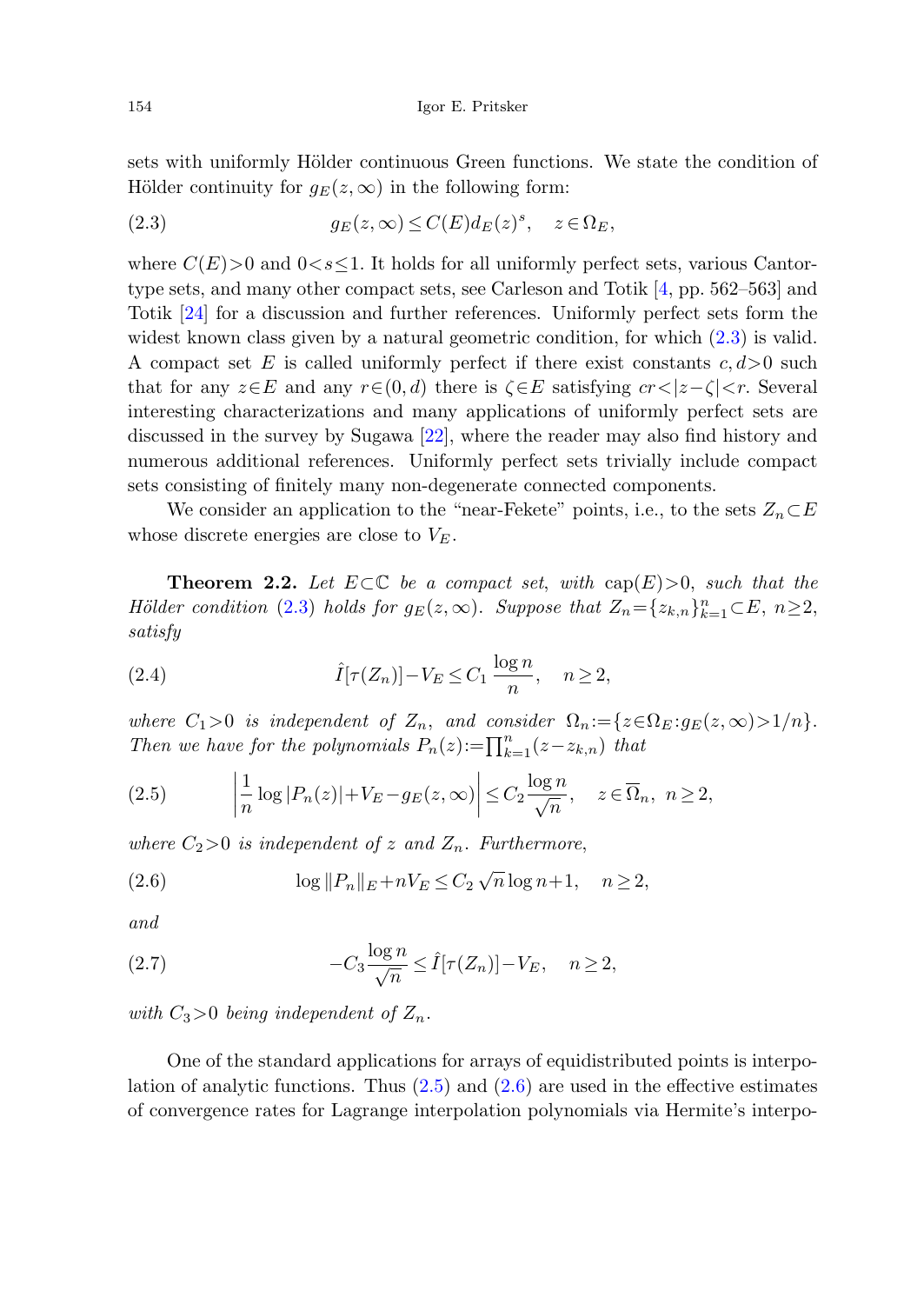lation formula, see Gaier [\[7](#page-23-6), Chapter 2] and Walsh [\[26](#page-24-5), Chapter 4]. The Fekete points  $\mathcal{F}_n = {\zeta_{k,n}}_{k=1}^n$  represent very convenient nodes for interpolation, and one can easily verify that Theorem [2.2](#page-5-3) applies in this case. However, they are difficult to find explicitly and even numerically, as all points of  $\mathcal{F}_n$  change with n. Another choice of interpolation nodes frequently used in practice is given by Leja points. They have advantage of being defined as a sequence. If  $E \subset \mathbb{C}$  is a compact set of positive capacity, then the Leja points  $\{\xi_k\}_{k=0}^{\infty}$  are defined recursively in the following way. We choose  $\xi_0 \in E$  as an arbitrary point. When  $\{\xi_k\}_{k=0}^n$  are selected, we choose the next point  $\xi_{n+1} \in E$  as a point satisfying

$$
\prod_{k=0}^{n} |\xi_{n+1} - \xi_k| = \max_{z \in E} \prod_{k=0}^{n} |z - \xi_k|.
$$

<span id="page-6-1"></span>It is known that Leja points are equidistributed in  $E$ , cf. [[3\]](#page-23-7). However, the properties of Leja points are not as well studied as those of Fekete points. Thus Theorem [2.2](#page-5-3) provides new information about Leja points and corresponding polynomials for quite general sets.

#### **Corollary 2***.***3.** Theorem [2.2](#page-5-3) holds for Fekete and Leja points.

<span id="page-6-0"></span>Surveys of results on Fekete points and Fekete polynomials may be found in Korevaar [\[10](#page-23-8)], Andrievskii and Blatt [\[1](#page-23-2)] and Korevaar and Monterie [\[11](#page-23-9)]. We note that the estimates of Theorem [2.2](#page-5-3) can be improved for the Fekete points and Fekete polynomials of a set E satisfying more restrictive smoothness conditions. Results on Leja points and interpolation may be found in Bloom–Bos–Christensen–Levenberg  $[3]$  $[3]$ , while Götz  $[8]$  $[8]$  considered questions of discrepancy in their distribution.

<span id="page-6-2"></span>We now state a consequence of Theorem [2.1](#page-4-0) for the Lipschitz continuous functions  $\phi$ .

**Theorem 2.4.** Let  $E \subset \mathbb{C}$  be a compact set, having  $cap(E) > 0$ , with Green function satisfying the Hölder condition ([2.3](#page-5-0)). Suppose that  $\phi: \mathbb{C} \to \mathbb{R}$  is a Lipschitz continuous function with compact support. If  $Z_n = \{z_{k,n}\}_{k=1}^n \subset \mathbb{C}, n \geq 2$ , satisfy  $(2.4)$ , then

$$
(2.8) \qquad \left|\frac{1}{n}\sum_{k=1}^{n}\phi(z_{k,n})-\int\phi\,d\mu_E\right|\leq C_4\sqrt{\max\left(\frac{\log n}{n},m_E(Z_n)\right)},\quad n\geq 2,
$$

where  $C_4>0$  does not depend on  $Z_n$ .

As an application, we give an estimate of how close the complex moments of the discrete measures  $\tau(Z_n)$  are to the moments of  $\mu_E$ . A similar result for the real moments  $\int |z|^m d\mu(z)$  may also be easily deduced from Theorem [2.4](#page-6-0).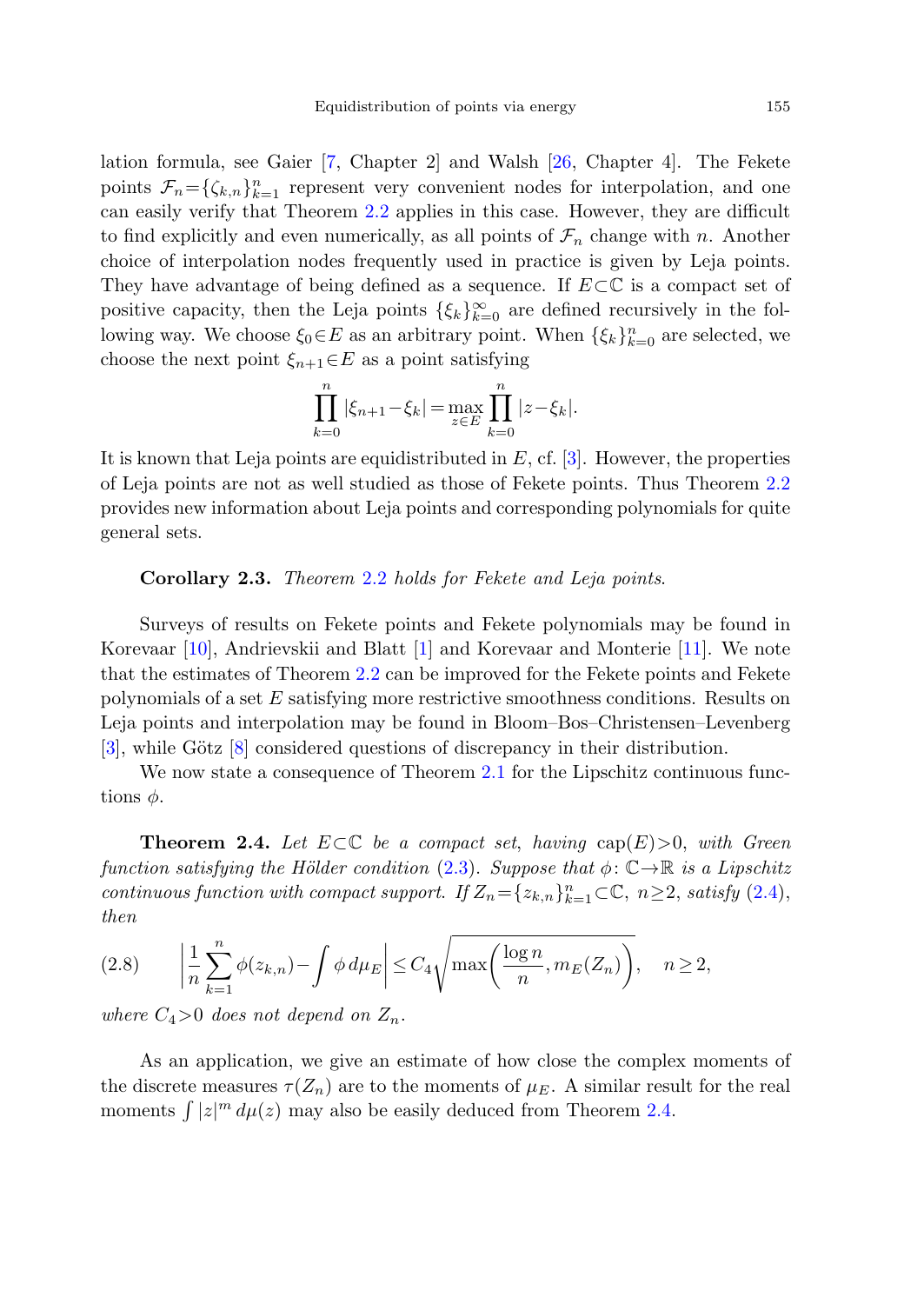<span id="page-7-1"></span><span id="page-7-0"></span>**Corollary 2.5.** Let  $E \subset \mathbb{C}$  be a compact set, having  $cap(E) > 0$ , with Green function satisfying [\(2.3](#page-5-0)). If  $Z_n = \{z_{k,n}\}_{k=1}^n \subset E$ ,  $n \ge 2$ , satisfy [\(2.4](#page-5-4)), then for each m∈N we have

(2.9) 
$$
\left|\frac{1}{n}\sum_{k=1}^n z_{k,n}^m - \int z^m d\mu_E(z)\right| \leq C_5 \sqrt{\frac{\log n}{n}}, \quad n \geq 2,
$$

where  $C_5>0$  does not depend on  $Z_n$  (but depends on m and E).

<span id="page-7-2"></span>Several applications of this kind to Schur's problems on means of algebraic numbers [[20\]](#page-24-6) were given in [[15](#page-23-11)] and [[16\]](#page-23-3). We would like to highlight an interesting fact that Schur's paper [\[20](#page-24-6)] prompted Fekete to introduce his transfinite diameter in [\[6](#page-23-0)]. While the work of Fekete [\[6](#page-23-0)] is well known in analysis, and is clearly considered a cornerstone of the area dealt with in this paper, the fundamental nature of Schur's work [[20\]](#page-24-6) has become somewhat obscured with time. In fact, Schur's ideas contained in [\[20\]](#page-24-6) started several important areas of research in analysis and number theory.

<span id="page-7-3"></span>We state below a generalization of Theorems 3.1 and 3.4 from  $[16]$  $[16]$  to much more general sets.

**Theorem 2.6.** Let  $E \subset \mathbb{C}$  be a compact set, having  $cap(E)=1$ , with Green function satisfying ([2.3\)](#page-5-0). Suppose that  $\phi: \mathbb{C} \to \mathbb{R}$  is a Lipschitz continuous function with compact support. If  $P_n(z) = a_n \prod_{k=1}^n (z-z_{k,n})$ ,  $a_n \neq 0$ , is a polynomial with integer coefficients and simple zeros  $Z_n = \{z_{k,n}\}_{k=1}^n \subset \mathbb{C}, n \geq 2$ , then

$$
(2.10) \qquad \left|\frac{1}{n}\sum_{k=1}^n \phi(z_{k,n}) - \int \phi \, d\mu_E\right| \le C_6 \sqrt{\max\left(\frac{\log(n|a_n|)}{n}, m_E(Z_n)\right)},
$$

where  $C_6>0$  does not depend on  $P_n$ .

Let  $\mathbb{Z}_n^s(E,M)$  be a class of polynomials  $P_n(z)=a_nz^n+\dots$  with integer coefficients and simple zeros in a set  $E\subset\mathbb{C}$ , satisfying  $0<|a_n|\leq M$  for a fixed number  $M>0$ . Schur [\[20](#page-24-6), Sections 4–8] studied the limit behavior of the arithmetic means  $A_n$  of zeros for polynomials from  $\mathbb{Z}_n^s(E,M)$ , as  $n\to\infty$ . For  $E=D$ , the closed unit disk, Schur proved that

$$
\limsup_{n\to\infty}|A_n|\leq 1-\frac{\sqrt{e}}{2}<0.1757.
$$

We showed [[15\]](#page-23-11) that  $\lim_{n\to\infty} A_n=0$  for any sequence of polynomials from Schur's classes  $\mathbb{Z}_{n}^{s}(D,M)$ ,  $n \in \mathbb{N}$ , as a consequence of the asymptotic equidistribution of zeros near the unit circle. We also gave estimates of the convergence rates for  $A_n$ . The following result generalizes Corollary 1.6 from [[15\]](#page-23-11), as well as Corollary 3.5 from [[16\]](#page-23-3), to centrally symmetric compact sets of capacity 1.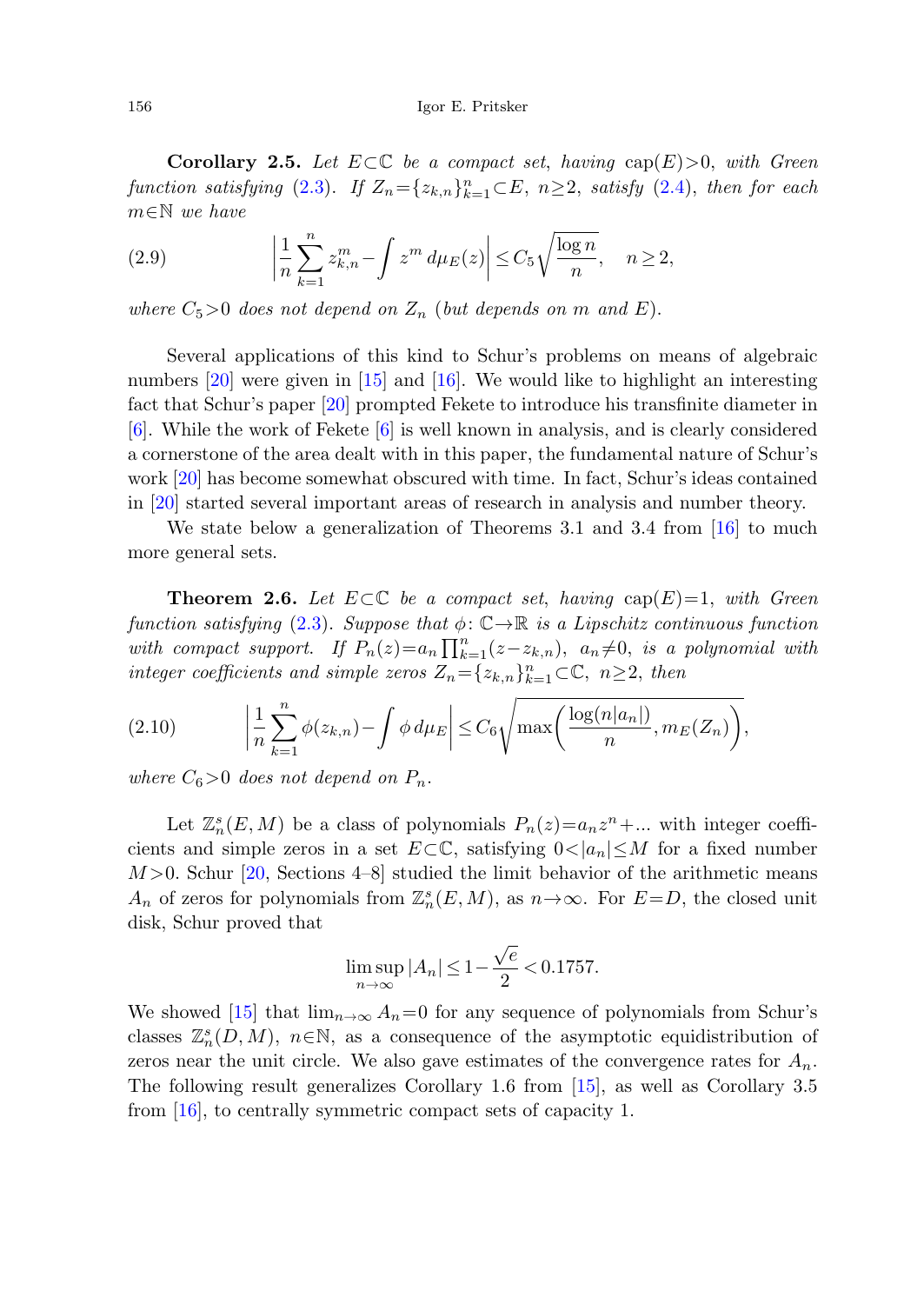<span id="page-8-1"></span><span id="page-8-0"></span>**Corollary 2.7.** Let  $E \subset \mathbb{C}$  be a compact set, having  $cap(E)=1$ , symmetric with respect to the origin, with  $g_E(z,\infty)$  satisfying ([2.3](#page-5-0)). If  $P_n(z)=a_n \prod_{k=1}^n (z-z_{k,n})\in$  $\mathbb{Z}_{n}^{s}(E,M)$  then

(2.11) 
$$
\left|\frac{1}{n}\sum_{k=1}^{n}z_{k,n}\right| \leq C_7\sqrt{\frac{\log n}{n}}, \quad n \geq \max(M, 2),
$$

<span id="page-8-2"></span>where  $C_7>0$  does not depend on  $P_n$ .

Note that  $(2.5)$  $(2.5)$ ,  $(2.6)$ ,  $(2.9)$  $(2.9)$  and  $(2.11)$  $(2.11)$  are sharp up to certain logarithmic factors, even for polynomials with integer coefficients and  $E=D$ , the closed unit disk.

*Example 2.8.* Let  $p_m$  be the mth prime number in the increasing ordering of primes. Define the monic polynomials

$$
P_n(z) := \prod_{m=1}^k \frac{z^{p_m} - 1}{z - 1}, \quad k \in \mathbb{N},
$$

and note that each  $P_n$  has simple zeros  $Z_n = \{z_{j,n}\}_{j=1}^n$  at the roots of unity, and integer coefficients. Hence the discriminant  $\Delta(P_n)=V(Z_n)^2$  is a non-zero integer, see [\[13](#page-23-12), p. 24]. We conclude that  $|\Delta(P_n)| \ge 1$  and  $\hat{I}[\tau(Z_n)] = -\log |\Delta(P_n)|^{1/n(n-1)} \le$  $0=V_D$ , so that ([2.4\)](#page-5-4) is satisfied. Using number-theoretic arguments, we show in the proof that the degree of  $P_n$  is

$$
n = \sum_{m=1}^{k} p_m - k = \frac{k^2 \log k}{2} + o(k^2 \log k), \text{ as } k \to \infty,
$$

and that

$$
||P_n||_D = P_n(1) = \prod_{m=1}^k p_m \ge e^{c_1 \sqrt{n \log n}}, \quad n \ge 2,
$$

with a constant  $c_1>0$ . Therefore, the upper bound in  $(2.6)$  $(2.6)$  is of correct order of magnitude up to the factor  $\sqrt{\log n}$ . The same conclusion is true for ([2.5](#page-5-1)) by the maximum principle. Furthermore, since the sum of the roots of each

$$
\frac{z^{p_m}-1}{z-1}
$$

is equal to  $-1$ , we obtain for the roots of  $P_n$  that

$$
\left|\frac{1}{n}\sum_{j=1}^{n}z_{j,n}\right| = \frac{k}{n} \ge \frac{c_2}{\sqrt{n\log n}},
$$

where  $c_2>0$ . Hence  $(2.9)$  $(2.9)$  $(2.9)$  and  $(2.11)$  $(2.11)$  are sharp up to the factor  $\log n$ .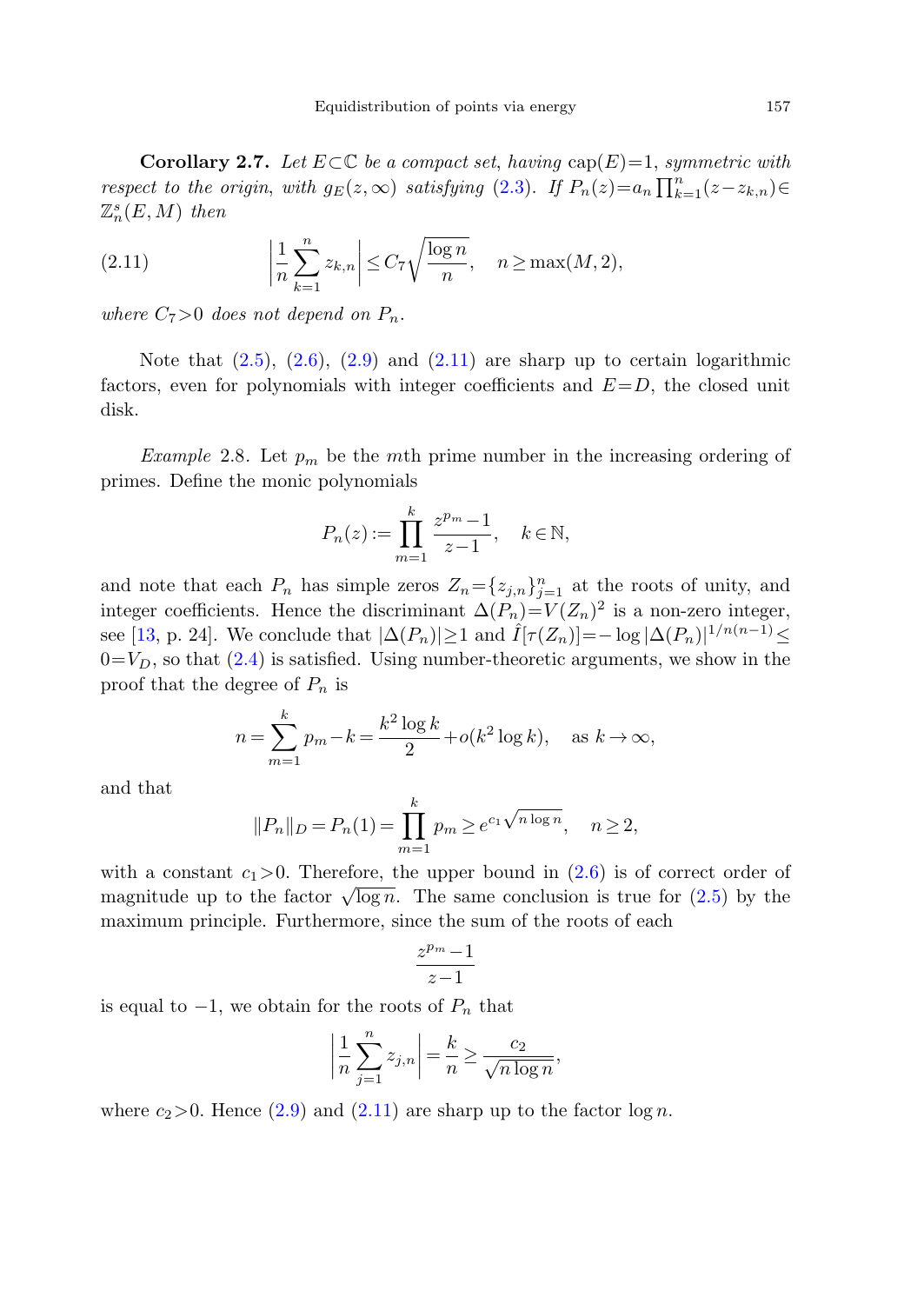In conclusion, we mention that Schur [[20\]](#page-24-6) also considered the limit behavior of the arithmetic means of zeros for polynomials from  $\mathbb{Z}_n^s(E,M)$  when  $E= (0,\infty)$ and  $E=\mathbb{R}$ . The case  $E=(0,\infty)$  was developed by Siegel [[21\]](#page-24-7) and others, see [[16\]](#page-23-3) for history, more references, and new results.

### **3. Proofs**

<span id="page-9-1"></span>We give a brief review of basic facts from potential theory. A complete account may be found in the books by Ransford [\[17](#page-24-2)], Tsuji [[25\]](#page-24-1) and Landkof [[12\]](#page-23-1). For a Borel measure  $\mu$  with compact support, define its potential [\[25](#page-24-1), p. 53] by

$$
U^{\mu}(z) := \int \log \frac{1}{|z - t|} \, d\mu(t), \quad z \in \mathbb{C}.
$$

It is known that  $U^{\mu}(z)$  is a superharmonic function in  $\mathbb{C}$ , which is harmonic outside  $\text{supp}(\mu)$ . If  $U^{\mu_E}(z)$  is the equilibrium (conductor) potential for E, then Frostman's theorem [\[25](#page-24-1), p. 60] gives that

(3.1) 
$$
U^{\mu_E}(z) \le V_E, \ z \in \mathbb{C}, \text{ and } U^{\mu_E}(z) = V_E \text{ q.e. on } E.
$$

<span id="page-9-0"></span>The second statement means that equality holds quasi everywhere on  $E$ , i.e., except for a subset of zero capacity in E. This may be made even more precise, as  $U^{\mu}E(z)=$  $V_E$  for any  $z\in\overline{\mathbb{C}}\setminus\overline{\Omega}_E$ . Hence  $U^{\mu_E}(z)=V_E$  for any z in the interior of E [\[25](#page-24-1), p. 61]. Furthermore,  $U^{\mu_E}(z)=V_E$  for  $z\in\partial\Omega_E$  if and only if z is a regular point for the Dirichlet problem in  $\Omega_E$  [[25,](#page-24-1) p. 82]. We mention a well-known connection of the equilibrium potential for E with the Green function  $g_E(z,\infty)$  for  $\Omega_E$  with pole at ∞:

(3.2) 
$$
g_E(z,\infty) = V_E - U^{\mu_E}(z), \quad z \in \mathbb{C}.
$$

<span id="page-9-2"></span>This gives a standard extension of  $g_E(z,\infty)$  from  $\Omega_E$  to the whole plane  $\mathbb{C}$ , see [\[25](#page-24-1), p. 82]. Thus  $g_E(z,\infty)=0$  for quasi every  $z\in\partial\Omega_E$ , and  $g_E(z,\infty)=0$  for any  $z \in \overline{\mathbb{C}} \setminus \overline{\Omega}_E$ , by ([3.1](#page-9-1)) and ([3.2](#page-9-0)).

*Proof of Theorem* [1.1](#page-2-3). Set  $\tau_n := \tau(Z_n)$  for brevity. We first prove that [\(1.1\)](#page-2-2) and ([1.2\)](#page-2-0) imply [\(1.3](#page-2-1)). Observe that each closed set  $K \subset \Omega_E$  contains  $o(n)$  points of  $Z_n$ , as  $n\rightarrow\infty$ , i.e.

(3.3) 
$$
\lim_{n \to \infty} \tau_n(K) = 0.
$$

This fact follows because  $\min_{z \in K} g_E(z, \infty) > 0$  and

$$
0 \le \tau_n(K) \min_{z \in K} g_E(z, \infty) \le \frac{1}{n} \sum_{z_{k,n} \in K} g_E(z_{k,n}, \infty) \le m_E(Z_n) \to 0, \quad \text{as } n \to \infty.
$$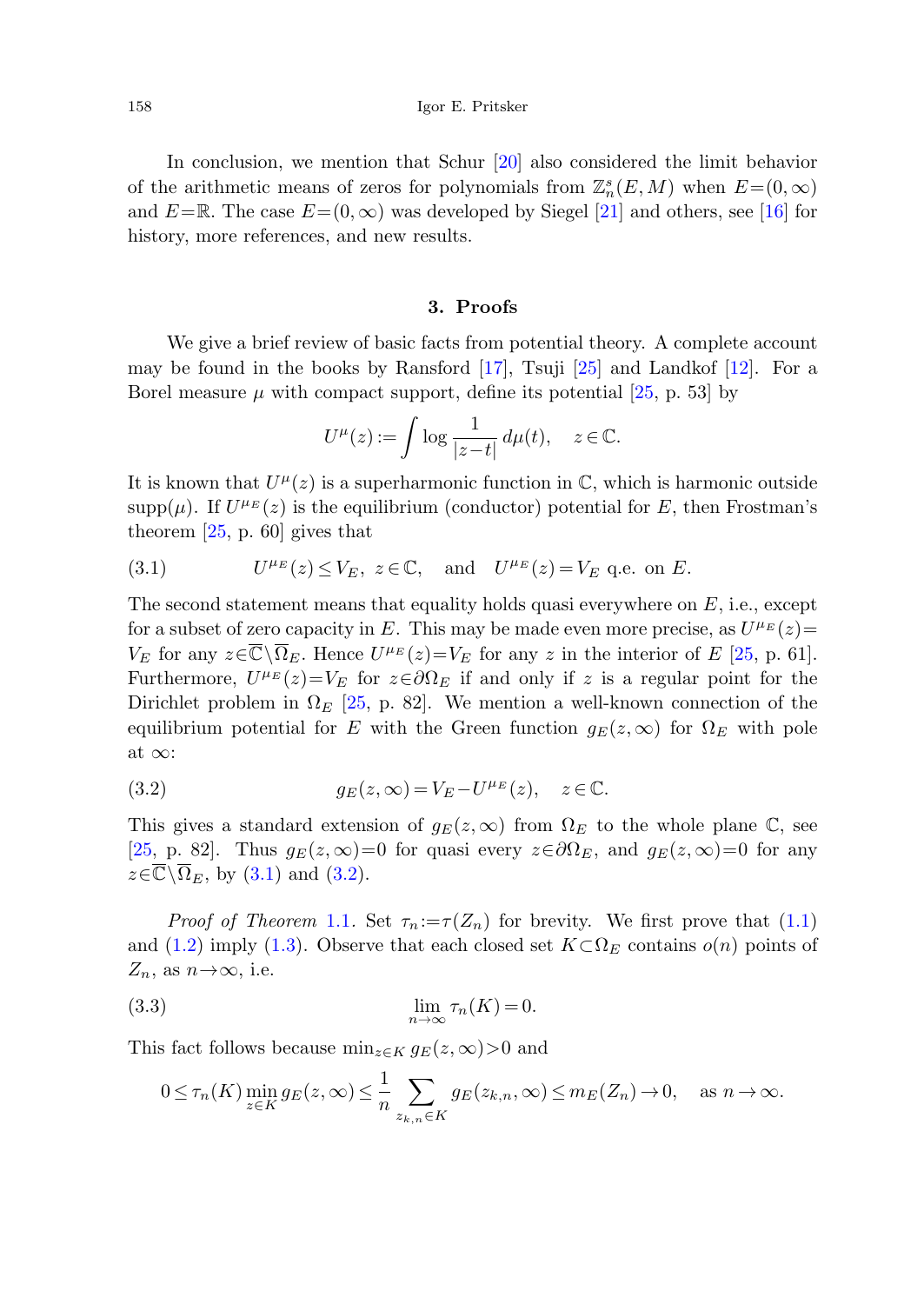Thus if  $R>0$  is sufficiently large, so that  $E\subset D_R:=\{z:|z|< R\}$ , we have  $o(n)$  points of  $Z_n$  in  $\mathbb{C}\setminus D_R$ , Another consequence of the above inequalities is that

$$
\lim_{n \to \infty} \frac{1}{n} \sum_{|z_{k,n}| \ge R} g_E(z_{k,n}, \infty) = 0.
$$

Recall that  $\lim_{z\to\infty}(g_E(z,\infty)-\log|z|)=V_E$ , see [[25,](#page-24-1) p. 83]. It follows that for any  $\varepsilon > 0$ , there is a sufficiently large  $R>0$  such that  $V_E - \varepsilon < g_E(z, \infty) - \log|z| < V_E + \varepsilon$ for  $|z|\geq R$ , and

$$
\frac{o(n)}{n}(V_E - \varepsilon) \le \frac{1}{n} \sum_{|z_{k,n}| \ge R} g_E(z_{k,n}, \infty) - \frac{1}{n} \sum_{|z_{k,n}| \ge R} \log |z_{k,n}| \le \frac{o(n)}{n}(V_E + \varepsilon).
$$

Therefore,  $(1.3)$ (ii) is proved by passing to the limit as  $n\rightarrow\infty$ .

Consider

$$
\hat{\tau}_n := \frac{1}{n} \sum_{|z_{k,n}| < R} \delta_{z_{k,n}}.
$$

<span id="page-10-0"></span>Since supp $(\hat{\tau}_n) \subset D_R$ ,  $n \in \mathbb{N}$ , we use Helly's theorem [[19,](#page-24-8) p. 3] to select a weak-\* convergent subsequence from the sequence  $\hat{\tau}_n$ . Preserving the same notation for this subsequence, we assume that  $\hat{\tau}_n \stackrel{*}{\to} \tau$ , as  $n \to \infty$ . It is clear from [\(3.3\)](#page-9-2) that  $\tau_n \stackrel{*}{\rightarrow} \tau$ , as  $n \rightarrow \infty$ , and that  $\tau$  is a probability measure supported on the compact set  $\widehat{E}:=\overline{\mathbb{C}}\backslash\Omega_E$ . Suppose that  $R>0$  is large, and order  $z_{k,n}$  as follows

$$
|z_{1,n}| \leq |z_{2,n}| \leq \ldots \leq |z_{m_n,n}| < R \leq |z_{m_n+1,n}| \leq \ldots \leq |z_{n,n}|.
$$

Then

$$
\hat{I}[\tau_n] = \hat{I}[\hat{\tau}_n] - \frac{2}{n(n-1)} \sum_{\substack{1 \le j < k \\ m_n < k \le n}} \log |z_{j,n} - z_{k,n}|
$$
\n
$$
\ge \hat{I}[\hat{\tau}_n] - \frac{2}{n} \sum_{k=m_n+1}^n \log 2|z_{k,n}|
$$
\n
$$
= \hat{I}[\hat{\tau}_n] - \frac{2(n-m_n)}{n} \log 2 - \frac{2}{n} \sum_{k=m_n+1}^n \log |z_{k,n}|,
$$
\n(3.4)

where we used that  $|z_{j,n}-z_{k,n}|\leq 2 \max(|z_{j,n}|, |z_{k,n}|)=2|z_{k,n}|$  for  $j < k$ . Note that  $\lim_{n\to\infty} m_n/n=1$  by [\(3.3](#page-9-2)). For any  $\varepsilon>0$ , we find  $R>0$  such that

$$
\limsup_{n \to \infty} \frac{2}{n} \sum_{k=m_n+1}^n \log |z_{k,n}| = \limsup_{n \to \infty} \frac{2}{n} \sum_{|z_{k,n}| \ge R} \log |z_{k,n}| < \varepsilon
$$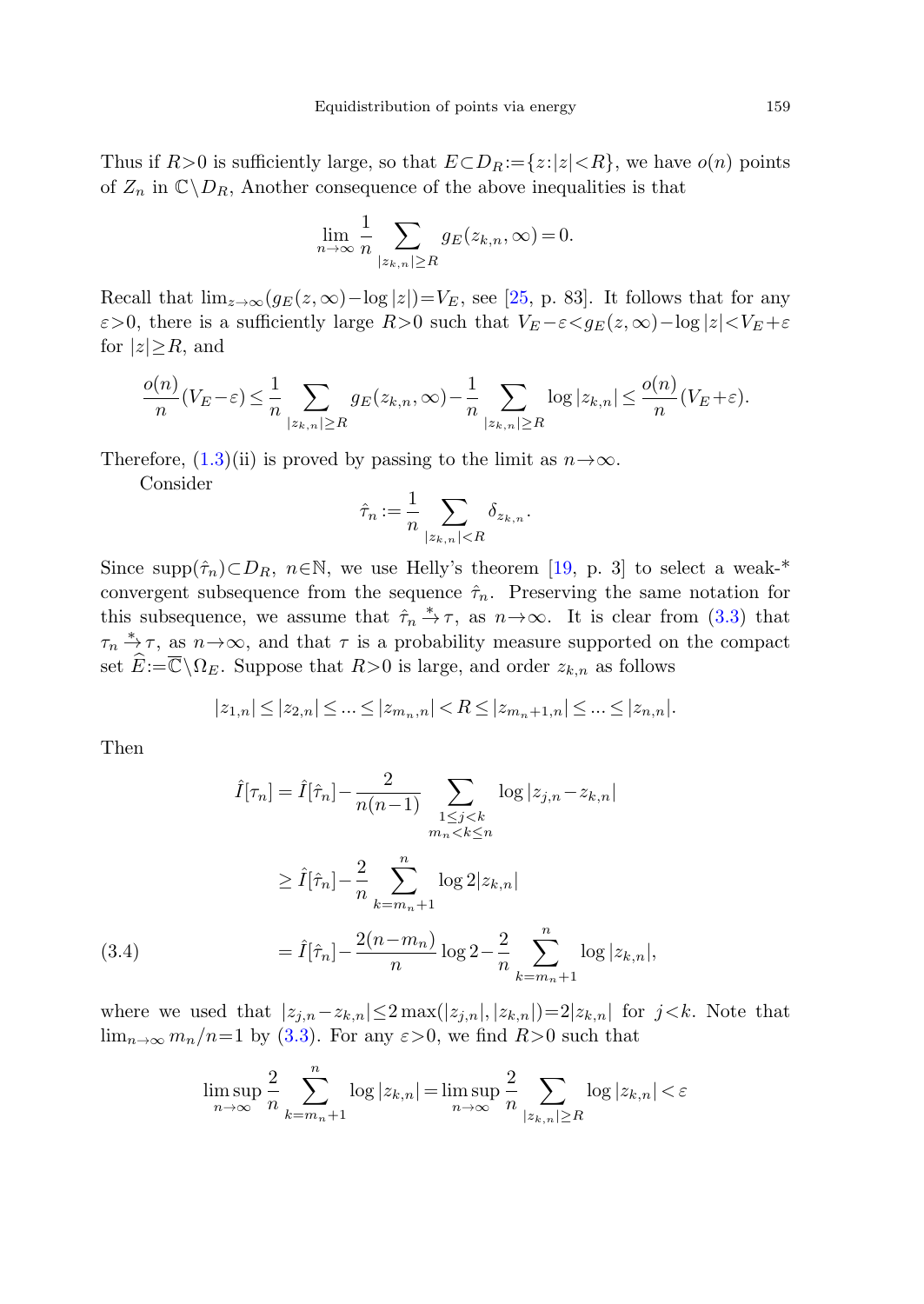<span id="page-11-0"></span>by  $(1.3)(ii)$  $(1.3)(ii)$ . Thus we obtain from  $(3.4)$  $(3.4)$  $(3.4)$ ,  $(1.1)$  $(1.1)$  and the above estimate that

(3.5) 
$$
\limsup_{n \to \infty} \hat{I}[\hat{\tau}_n] \le \limsup_{n \to \infty} \hat{I}[\tau_n] + \limsup_{n \to \infty} \frac{2}{n} \sum_{k=m_n+1}^n \log |z_{k,n}| < V_E + \varepsilon.
$$

We now follow a standard potential-theoretic argument to show that  $\tau = \mu_E$ . Let  $K_M(z,t) := \min(-\log|z-t|, M)$ . It is clear that  $K_M(z,t)$  is a continuous function in z and t on  $\mathbb{C}\times\mathbb{C}$ , and that  $K_M(z,t)$  increases to  $-\log|z-t|$ , as  $M\to\infty$ . Using the monotone convergence theorem and the weak-\* convergence of  $\hat{\tau}_n \times \hat{\tau}_n$  to  $\tau \times \tau$ , we obtain for the energy of  $\tau$  that

$$
I[\tau] = -\iint \log |z - t| d\tau(z) d\tau(t)
$$
  
\n
$$
= \lim_{M \to \infty} \left( \lim_{n \to \infty} \iint K_M(z, t) d\hat{\tau}_n(z) d\hat{\tau}_n(t) \right)
$$
  
\n
$$
= \lim_{M \to \infty} \left( \lim_{n \to \infty} \left( \frac{2}{n^2} \sum_{1 \le j < k \le m_n} K_M(z_{j,n}, z_{k,n}) + \frac{M}{n} \right) \right)
$$
  
\n
$$
\le \lim_{M \to \infty} \left( \liminf_{n \to \infty} \frac{2}{n^2} \sum_{1 \le j < k \le m_n} \log \frac{1}{|z_{j,n} - z_{k,n}|} \right)
$$
  
\n
$$
= \liminf_{n \to \infty} \frac{m_n(m_n - 1)}{n^2} \hat{I}[\hat{\tau}_n]
$$
  
\n
$$
< V_E + \varepsilon,
$$

where we applied ([3.5](#page-11-0)) and the fact that  $\lim_{n\to\infty} m_n/n=1$  in the last estimate. Since  $\varepsilon > 0$  is arbitrary, we conclude that  $I[\tau] \leq V_E$ . Recall that  $\text{supp}(\tau) \subset \widehat{E} = \overline{\mathbb{C}} \setminus \Omega_E$ , where  $V_{\widehat{E}}=V_E$  and  $\mu_{\widehat{E}}=\mu_E$  by [\[25](#page-24-1), pp. 79–80]. Note also that  $I[\nu]>V_{\widehat{E}}$  for any probability measure  $\nu \neq \mu_{\widehat{E}}$ , with  $\text{supp}(\nu) \subset \widehat{E}$ , see [\[25](#page-24-1), pp. 79–80]. Hence  $\tau = \mu_{\widehat{E}} = \mu_E$ and  $(1.3)(i)$  $(1.3)(i)$  $(1.3)(i)$  follows.

Let us turn to the converse statement  $(1.3) \Rightarrow (1.2)$  $(1.3) \Rightarrow (1.2)$  $(1.3) \Rightarrow (1.2)$ . As in the first part of the proof, we note that  $\lim_{z\to\infty}(g_E(z,\infty)-\log|z|)=V_E$ . For any  $\varepsilon>0$ , we choose R>0 so large that  $E \subset D_R$  and  $|g_E(z, \infty) - \log |z| - V_E \leq \varepsilon$  when  $|z| \geq R$ . Thus we have from  $(1.3)(i)$  $(1.3)(i)$  that

$$
\frac{1}{n}\sum_{|z_{k,n}|\geq R} g_E(z_{k,n},\infty) \leq \frac{1}{n}\sum_{|z_{k,n}|\geq R} \log |z_{k,n}| + \frac{o(n)}{n}(V_E + \varepsilon).
$$

Increasing  $R$  if necessary, we can achieve that

$$
\frac{1}{n}\sum_{|z_{k,n}|\geq R}\log|z_{k,n}|<\varepsilon
$$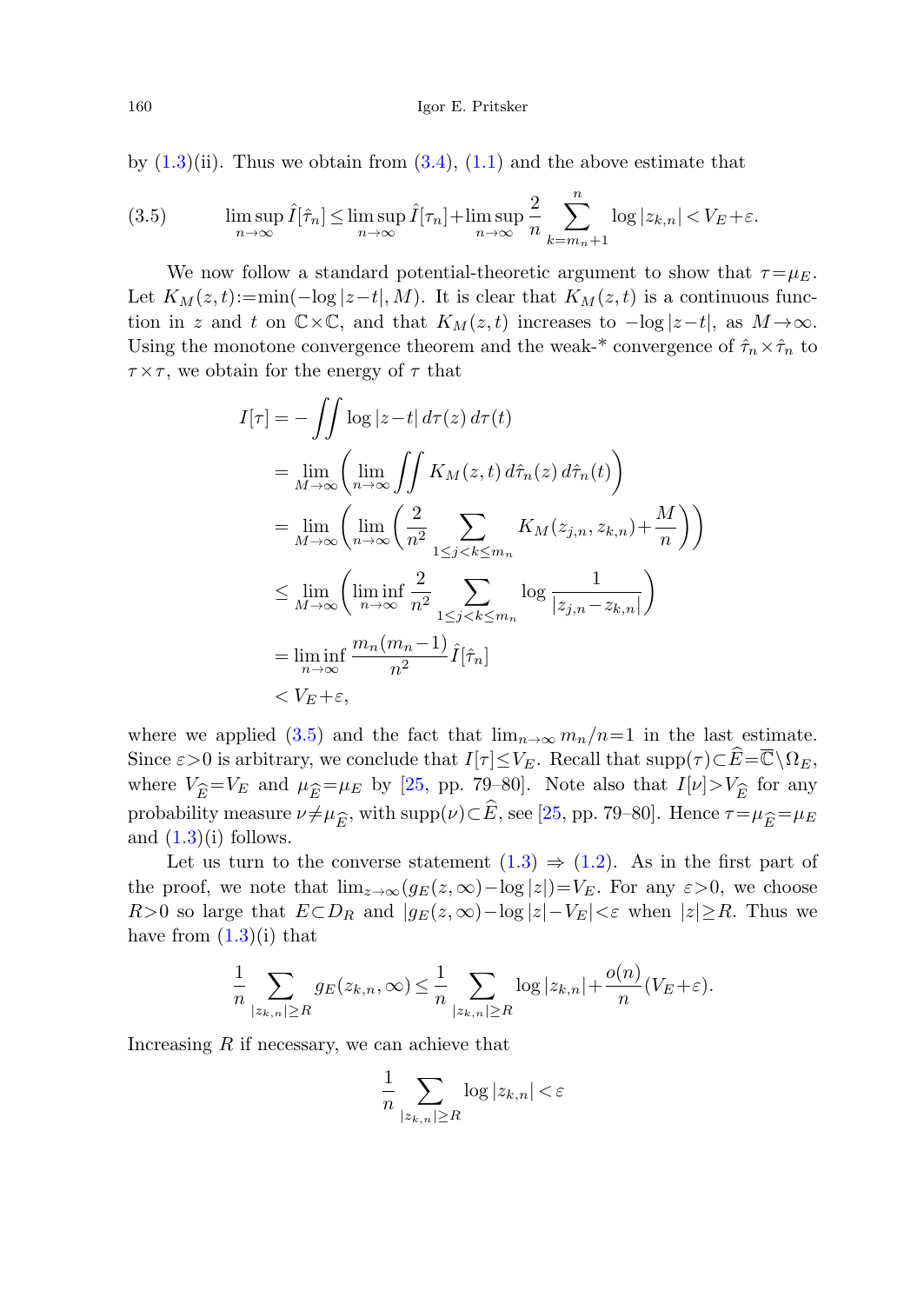<span id="page-12-1"></span><span id="page-12-0"></span>for large  $n \in \mathbb{N}$  by  $(1.3)(ii)$  $(1.3)(ii)$ , which implies that

(3.6) 
$$
\limsup_{n \to \infty} \frac{1}{n} \sum_{|z_{k,n}| \ge R} g_E(z_{k,n}, \infty) \le \varepsilon.
$$

On setting  $g_E(z,\infty)=V_E-U^{\mu_E}(z), z\in\mathbb{C}$ , we continue  $g_E(z,\infty)$  as a subharmonic function in  $\mathbb C$ . Since  $g_E(z,\infty)$  is now upper semi-continuous in  $\mathbb C$ , we obtain from  $(1.3)(i)$  $(1.3)(i)$  and Theorem 0.1.4 of [\[19](#page-24-8), p. 4] that

$$
\limsup_{n \to \infty} \frac{1}{n} \sum_{|z_{k,n}| < R} g_E(z_{k,n}, \infty) = \limsup_{n \to \infty} \int_{D_R} g_E(z, \infty) d\tau_n(z)
$$

$$
\leq \int_{D_R} g_E(z, \infty) d\mu_E(z)
$$

$$
= V_E - \int U^{\mu_E}(z) d\mu_E(z)
$$

$$
= V_E - I[\mu_E]
$$
(3.7)  
(3.7)

<span id="page-12-2"></span>where the last equality follows as the energy  $I[\mu_E]=V_E$ , see [\[25](#page-24-1), p. 55]. Observe from the definition of  $m_E(Z_n)$  and ([3.6\)](#page-12-0) and [\(3.7\)](#page-12-1) that

$$
0 \leq \limsup_{n \to \infty} m_E(Z_n) \leq \limsup_{n \to \infty} \frac{1}{n} \sum_{k=1}^n g_E(z_{k,n}, \infty) \leq \varepsilon.
$$

We now let  $\varepsilon \rightarrow 0$ , to obtain that

(3.8) 
$$
\lim_{n \to \infty} \frac{1}{n} \sum_{k=1}^{n} g_E(z_{k,n}, \infty) = \lim_{n \to \infty} m_E(Z_n) = 0. \quad \Box
$$

*Remark* 3.1. Since  $(1.1)$  $(1.1)$  $(1.1)$  and  $(1.2)$  $(1.2)$  imply  $(1.3)$  $(1.3)$ , and  $(1.3)$  $(1.3)$  $(1.3)$  implies  $(3.8)$  by the above proof, we arrive at

$$
\lim_{n \to \infty} \frac{1}{n} \sum_{k=1}^{n} g_E(z_{k,n}, \infty) = 0.
$$

Hence the sets  $Z_n$  satisfying ([1.1\)](#page-2-2) and [\(1.2](#page-2-0)) essentially avoid irregular points of E (in the bulk).

*Proof of Theorem* [1.2](#page-3-1). Using the definition of  $m_E(Z_n)$  and  $(3.2)$  $(3.2)$ , we obtain that  $(1.7)$  $(1.7)$  implies  $(1.2)$  $(1.2)$  $(1.2)$  because

$$
0 \le m_E(Z_n) \le \frac{1}{n} \sum_{k=1}^n g_E(z_{k,n}, \infty)
$$

$$
= \int g_E(z, \infty) d\tau_n(z)
$$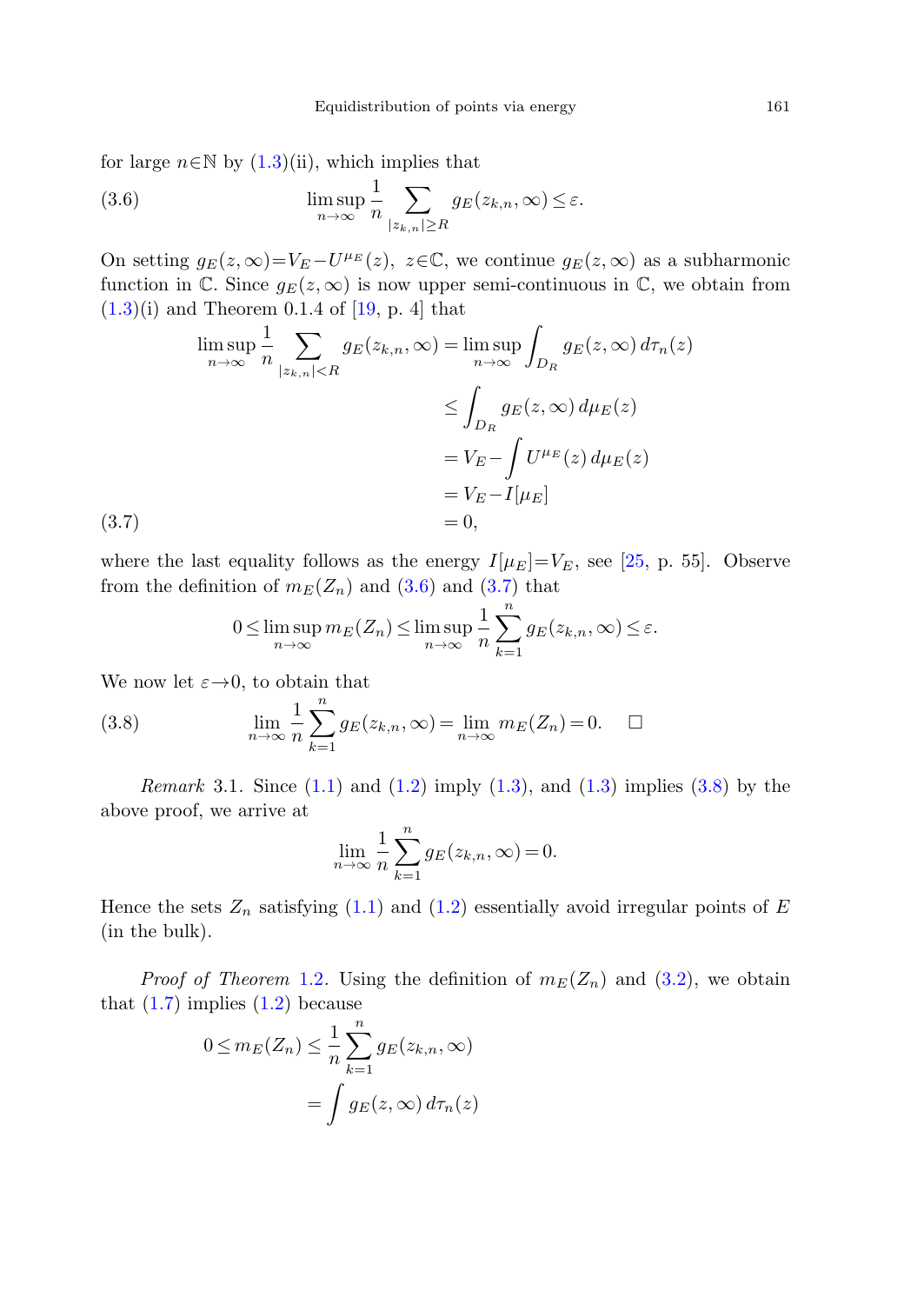162 Igor E. Pritsker

$$
= \int \left( \int \log |z - t| \, d\mu_E(t) - \log \text{cap}(E) \right) d\tau_n(z)
$$
  
= 
$$
\int \int \log |z - t| \, d\tau_n(z) \, d\mu_E(t) - \log \text{cap}(E)
$$
  
= 
$$
\int \log |P_n(t)|^{1/n} \, d\mu_E(t) - \log \text{cap}(E)
$$
  

$$
\leq \log ||P_n||_E^{1/n} - \log \text{cap}(E).
$$

Since we assume that  $(1.1)$  $(1.1)$  holds true,  $(1.2)$  $(1.2)$  is equivalent to  $(1.3)$  by Theorem [1.1.](#page-2-3) Thus it remains to show that ([1.3](#page-2-1)) implies ([1.7](#page-3-0)). For any  $\varepsilon > 0$ , we find  $R > 0$  such that  $E \subset D_R = \{z : |z| < R\}$  and

$$
\lim_{n \to \infty} \left( \prod_{|z_{k,n}| \ge R} |z_{k,n}| \right)^{1/n} < 1 + \varepsilon
$$

by ([1.3](#page-2-1))(ii). As there are  $o(n)$  numbers  $z_{k,n}$  outside  $D_R$  by (1.3)(i), and since  $||z-z_{k,n}||_E \leq 2|z_{k,n}|$  for  $|z_{k,n}| \geq R$ , we obtain that

$$
\limsup_{n\to\infty}\left\|\prod_{|z_{k,n}|\geq R}(z-z_{k,n})\right\|_{E}^{1/n}\leq \limsup_{n\to\infty}2^{o(n)/n}\left(\prod_{|z_{k,n}|\geq R}|z_{k,n}|\right)^{1/n}\leq 1+\varepsilon.
$$

Let  $||P_n||_E = |P_n(z_n)|$ ,  $z_n \in E$ , and assume that  $\lim_{n\to\infty} z_n = z_0 \in E$  by compactness. Define

$$
\hat{\tau}_n := \frac{1}{n} \sum_{|z_{k,n}| < R} \delta_{z_{k,n}},
$$

and note that  $\hat{\tau}_n \stackrel{*}{\rightarrow} \mu_E$ , as  $n \rightarrow \infty$ , by [\(1.3](#page-2-1))(i). For the polynomial

$$
\widehat{P}_n(z) := \prod_{|z_{k,n}| < R} (z - z_{k,n}),
$$

we have by the principle of descent (Theorem I.6.8 of [\[19](#page-24-8)]) that

$$
\limsup_{n \to \infty} |\widehat{P}_n(z_n)|^{1/n} = \limsup_{n \to \infty} \exp(-U^{\widehat{\tau}_n}(z_n)) \le \exp(-U^{\mu_E}(z_0)) = \exp(E),
$$

where the last equality is a consequence of Frostman's theorem  $(3.1)$  $(3.1)$  $(3.1)$  and the regularity of E. It is known that  $||P_n||_E \geq cap(E)^n$ , see [\[1](#page-23-2), p. 16]. We use this fact together with the above estimates to obtain that

$$
\operatorname{cap}(E) \le \limsup_{n \to \infty} ||P_n||_E^{1/n} \le \limsup_{n \to \infty} |\widehat{P}_n(z_n)|^{1/n} \limsup_{n \to \infty} \left(\prod_{|z_{k,n}| \ge R} |z_n - z_{k,n}|\right)^{1/n}
$$
  

$$
\le (1+\varepsilon) \operatorname{cap}(E).
$$

Letting  $\varepsilon \rightarrow 0$ , we obtain  $(1.7)$ .  $\Box$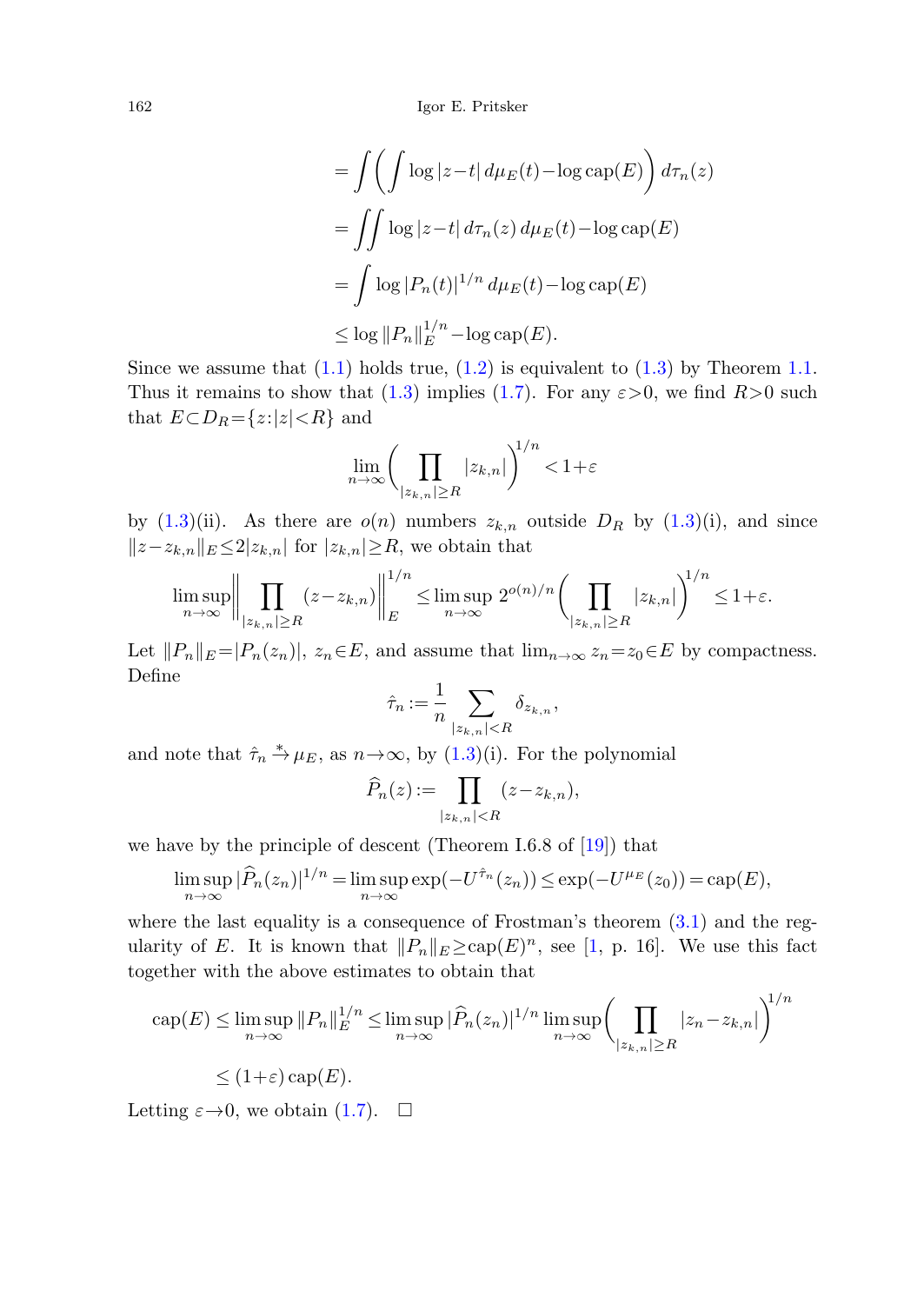*Proof of Theorem [2.1](#page-4-0).* Given  $r > 0$ , define the measures  $\nu_k^r$  by

$$
d\nu_k^r(z_{k,n} + re^{it}) = \frac{dt}{2\pi}, \quad t \in [0, 2\pi).
$$

<span id="page-14-0"></span>Let  $\tau_n := \tau(Z_n)$  and

$$
\tau_n^r := \frac{1}{n} \sum_{k=1}^n \nu_k^r,
$$

and estimate

$$
(3.9) \qquad \left| \int \phi \, d\tau_n - \int \phi \, d\tau_n^r \right| \leq \frac{1}{n} \sum_{k=1}^n \frac{1}{2\pi} \int_0^{2\pi} |\phi(z_{k,n}) - \phi(z_{k,n} + re^{it})| \, dt \leq \omega_{\phi}(r).
$$

We now assume that  $E$  is bounded by finitely many piecewise smooth curves, and remove this assumption in the end of the proof. Let  $g_E(z, \infty)=V_E-U^{\mu_E}(z), z\in\mathbb{C}$ . Since E is regular [\[25](#page-24-1), p. 104], we have that  $g_E(z,\infty)=0$ ,  $z\in\mathbb{C}\backslash\Omega_E$ . Consider the signed measure  $\sigma:=\tau_n^r-\mu_E$ , with  $\sigma(\mathbb{C})=0$ . This measure is recovered from its potential by the formula

$$
d\sigma = -\frac{1}{2\pi} \left( \frac{\partial U^{\sigma}}{\partial n_+} + \frac{\partial U^{\sigma}}{\partial n_-} \right) ds,
$$

where ds is the arc length on  $\text{supp}(\sigma) = \text{supp}(\mu_E) \cup \bigcup_{k=1}^n \{z : |z - z_{k,n}| = r\}$ , and  $n_{\pm}$  are the inner and the outer normals. The above representation follows from Theorem 1.1 of [\[14](#page-23-13)], see also Example 1.2 therein. Let  $D_R := \{z : |z| < R\}$  be a disk containing the support of  $\phi$ . We use Green's identity

$$
\iint_G u\Delta v \, dA = \int_{\partial G} u \, \frac{\partial v}{\partial n} \, ds - \iint_G \nabla u \nabla v \, dA
$$

<span id="page-14-1"></span>with  $u=\phi$  and  $v=U^{\sigma}$  in each connected component G of  $D_R \supp(\sigma)$ . Since  $U^{\sigma}$ is harmonic in G, we have that  $\Delta U^{\sigma}=0$  in G. Adding Green's identities for all domains  $G$ , we obtain that

(3.10) 
$$
\left| \int \phi \, d\sigma \right| = \frac{1}{2\pi} \left| \int \int_{D_R} \nabla \phi \nabla U^{\sigma} \, dA \right| \leq \frac{1}{2\pi} \sqrt{D[\phi]} \sqrt{D[U^{\sigma}]},
$$

by the Cauchy–Schwarz inequality. It is known that  $D[U^{\sigma}]=2\pi I[\sigma]$  [\[12](#page-23-1), Theorem 1.20], where  $I[\sigma] = -\iint \log |z-t| d\sigma(z) d\sigma(t) = \int U^{\sigma} d\sigma$  is the energy of  $\sigma$ . We observe that  $\int U^{\mu_E} d\mu_E = I[\mu_E] = V_E$ , so that

$$
I[\sigma] = \int U^{\tau_n^r} d\tau_n^r - 2 \int U^{\mu} E d\tau_n^r + V_E.
$$

Since  $g_E(z,\infty)$  is harmonic in  $\Omega_E$ , the mean-value property gives that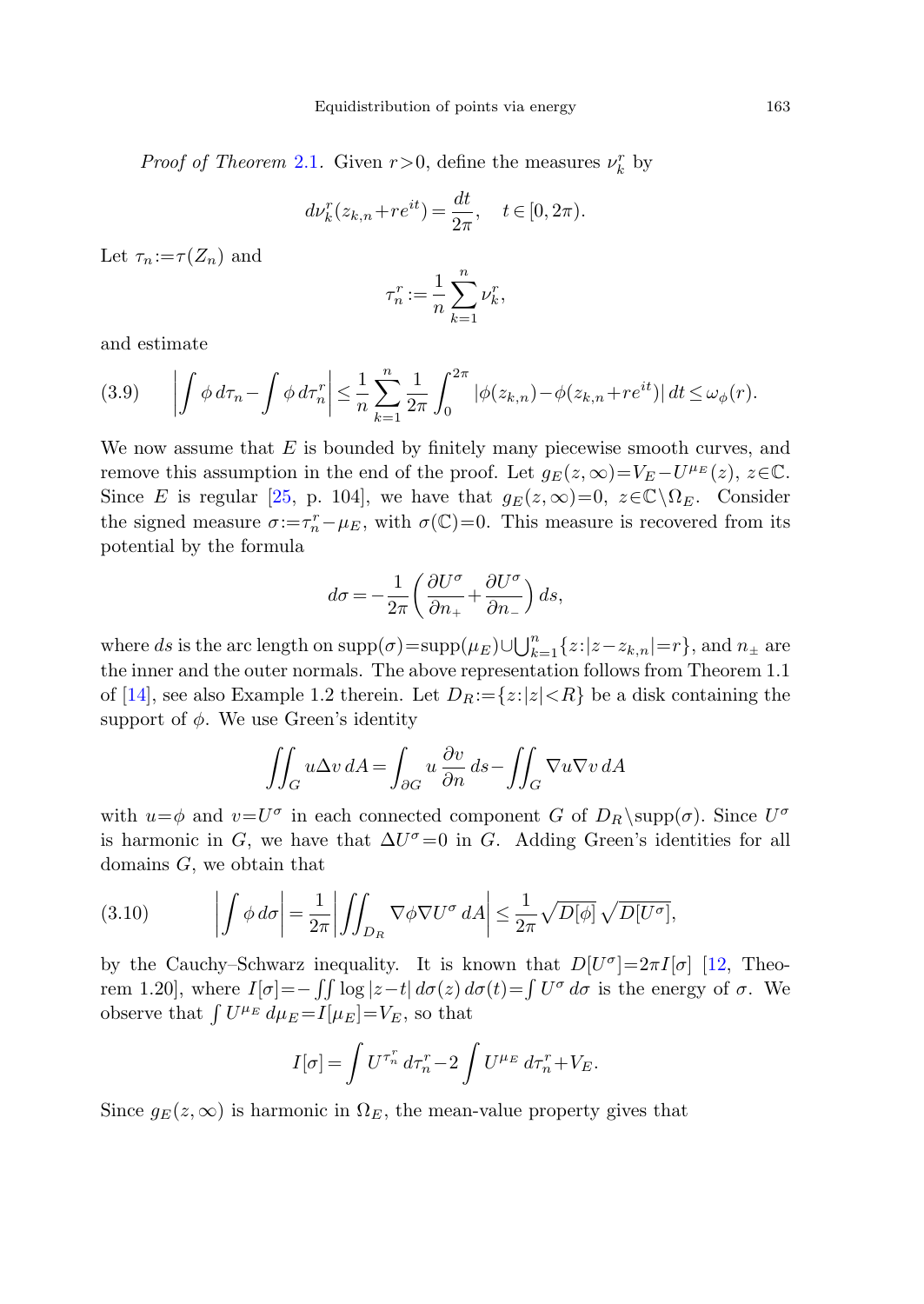$$
-\int U^{\mu_E} d\tau_n^r = \int (g_E(z, \infty) - V_E) d\tau_n^r(z)
$$
  

$$
= \frac{1}{n} \left( \sum_{d_E(z_{k,n}) \le r} + \sum_{d_E(z_{k,n}) > r} \right) \int g_E(z, \infty) d\nu_k^r(z) - V_E
$$
  

$$
\le \frac{1}{n} \left( \sum_{d_E(z_{k,n}) \le r} \max_{d_E(z) \le 2r} g_E(z, \infty) + \sum_{d_E(z_{k,n}) > r} g_E(z_{k,n}, \infty) \right) - V_E
$$
  

$$
\le \max_{d_E(z) \le 2r} g_E(z, \infty) + m_E(Z_n) - V_E.
$$

Taking into account the representation [[19,](#page-24-8) p. 22]

$$
U^{\nu_k^r}(z) = -\log \max(r, |z - z_{k,n}|), \quad z \in \mathbb{C},
$$

we further deduce that

$$
\int U^{\tau_n^r} d\tau_n^r = \frac{1}{n^2} \sum_{j,k=1}^n \int U^{\nu_k^r} d\nu_j^r \le \frac{1}{n^2} \left( \sum_{j \neq k} \log \frac{1}{|z_{j,n} - z_{k,n}|} - n \log r \right)
$$

$$
= \frac{n-1}{n} \hat{I}[\tau_n] - \frac{\log r}{n},
$$

and combine the energy estimates to obtain

$$
I[\sigma] \leq 2m_E(Z_n) + \frac{n-1}{n}\hat{I}[\tau_n] - V_E - \frac{\log r}{n} + 2 \max_{d_E(z) \leq 2r} g_E(z, \infty).
$$

Using  $(3.9)$ ,  $(3.10)$  $(3.10)$  and the above estimate, we proceed to  $(2.1)$  and  $(2.2)$  $(2.2)$  via the following estimates

$$
\left| \int \phi \, d\tau_n - \int \phi \, d\mu_E \right| \le \left| \int \phi \, d\tau_n - \int \phi \, d\tau_n^r \right| + \left| \int \phi \, d\tau_n^r - \int \phi \, d\mu_E \right|
$$
  

$$
\le \omega_\phi(r) + \frac{\sqrt{D[\phi]} \sqrt{D[U^\sigma]}}{2\pi} = \omega_\phi(r) + \sqrt{\frac{D[\phi]}{2\pi}} \sqrt{I[\sigma]}.
$$

Thus we proved the result for sets bounded by finitely many piecewise smooth curves. To show that  $(2.1)$  and  $(2.2)$  hold for an arbitrary compact set E of positive capacity, we approximate E by a decreasing sequence  $E_m$ ,  $m \in \mathbb{N}$ , of compact sets with piecewise smooth boundaries. Let  $\varepsilon_1=1$  and consider an open cover of E by the disks  $\{D(z,\varepsilon_1)\}_{z\in E}$ , where  $D(z,\varepsilon_1)$  is centered at z and has radius  $\varepsilon_1$ . There exists a finite subcover such that  $E\subset\bigcup_{k=1}^{N_1}D(c_{k,1},\varepsilon_1)$ . Define  $E_1:=\bigcup_{k=1}^{N_1}\overline{D(c_{k,1},\varepsilon_1)}$ . We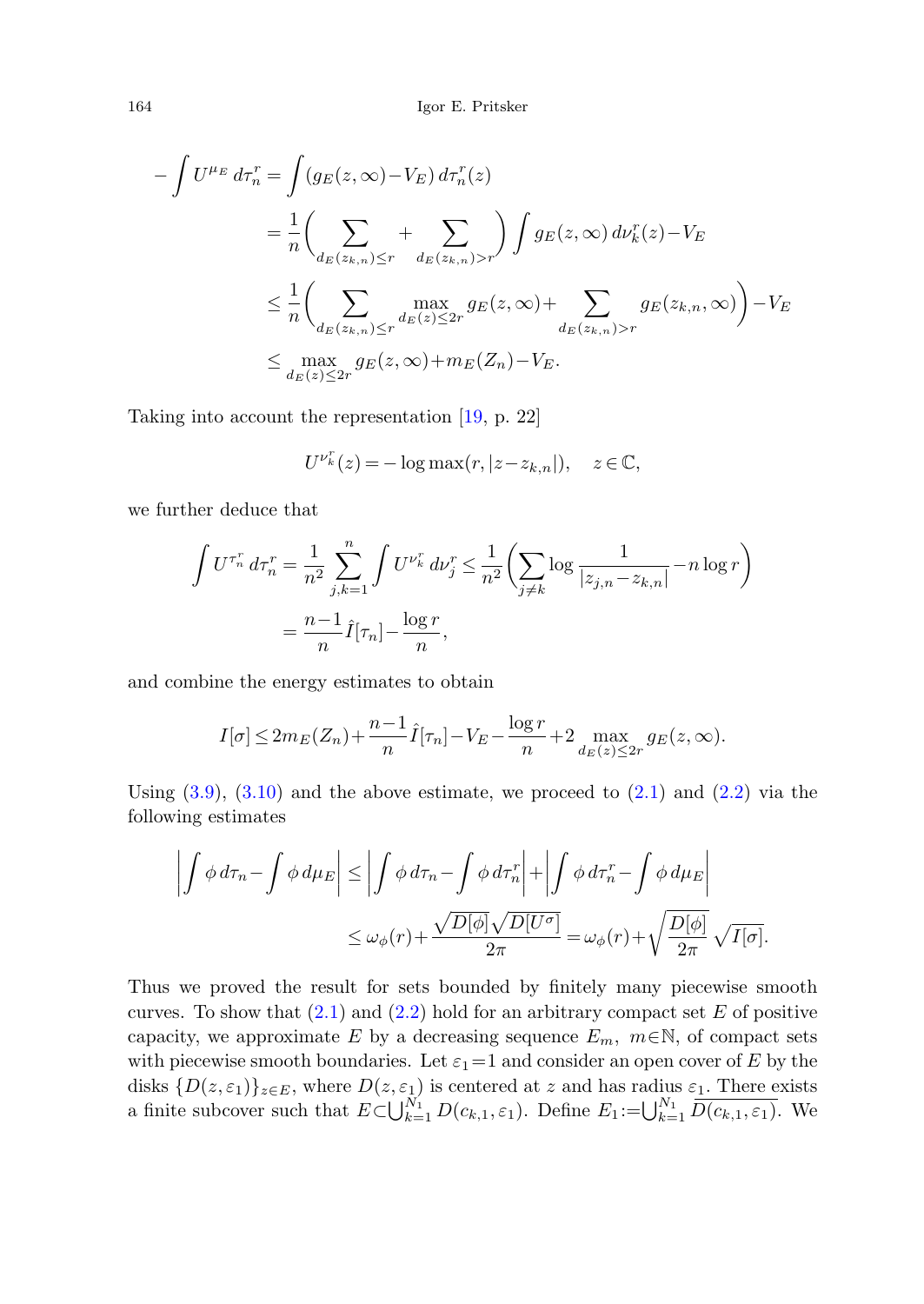construct the sets  $E_m$  inductively for  $m \geq 2$ . Set  $\varepsilon_m := \text{dist}(E, \partial E_{m-1})/2 > 0$ . As before, we have a finite subcover such that

$$
E \subset \bigcup_{k=1}^{N_m} D(c_{k,m}, \varepsilon_m), \quad m \in \mathbb{N},
$$

where  $c_{k,m} \in E$ ,  $k=1,...,N_m$ . Let

$$
E_m := \bigcup_{k=1}^{N_m} \overline{D(c_{k,m}, \varepsilon_m)}, \quad m \in \mathbb{N},
$$

and note that  $E_m \subset E_{m-1}$  and  $\varepsilon_m \leq \varepsilon_{m-1}/2$ ,  $m \geq 2$ . Clearly, the boundary of every  $E<sub>m</sub>$  consists of finitely many piecewise smooth curves, and each curve is composed of finitely many circular arcs. Thus ([2.1](#page-4-1)) and ([2.2](#page-4-2)) hold for every  $E_m$ ,  $m \in \mathbb{N}$ . Observe that  $\lim_{m\to\infty} \varepsilon_m=0$ , so that

$$
E = \bigcap_{m=1}^{\infty} E_m.
$$

If  $g_{E_m}(z,\infty)$  is the Green function for  $\overline{\mathbb{C}}\backslash E_m$  with pole at  $\infty$ , then

$$
g_{E_m}(z,\infty) \le g_E(z,\infty), \quad z \in \mathbb{C},
$$

for any  $m \in \mathbb{N}$ , by Corollary 4.4.5 of [\[17](#page-24-2), p. 108]. This gives that

$$
\max_{d_{E_m}(z)\leq 2r} g_{E_m}(z,\infty)\leq \max_{d_{E_m}(z)\leq 2r} g_E(z,\infty),\quad m\in\mathbb{N}.
$$

<span id="page-16-0"></span>Since  $g_E(z,\infty)$  is subharmonic in  $\mathbb C$  and harmonic in  $\Omega_E$ , the maximum on the right of the above inequality is attained on the set  $\{z \in \mathbb{C} : d_{E_m}(z)=2r\} \subset \Omega_E$ . We have that

$$
\lim_{m \to \infty} \max_{d_{E_m}(z) = 2r} g_E(z, \infty) = \max_{d_E(z) = 2r} g_E(z, \infty),
$$

because  $d_{E_m}(z) \leq d_E(z) \leq d_{E_m}(z) + \varepsilon_m$ ,  $z \in \mathbb{C}$ , by the triangle inequality. Thus

(3.11) 
$$
\limsup_{m \to \infty} \max_{d_{E_m}(z) \leq 2r} g_{E_m}(z, \infty) \leq \max_{d_E(z) \leq 2r} g_E(z, \infty).
$$

Furthermore, Theorem 4.4.6 of [\[17,](#page-24-2) p. 108] implies that

$$
\lim_{m \to \infty} g_{E_m}(z, \infty) = g_E(z, \infty), \quad z \in \Omega_E,
$$

so that

(3.12) 
$$
\lim_{m \to \infty} m_{E_m}(Z_n) = m_E(Z_n).
$$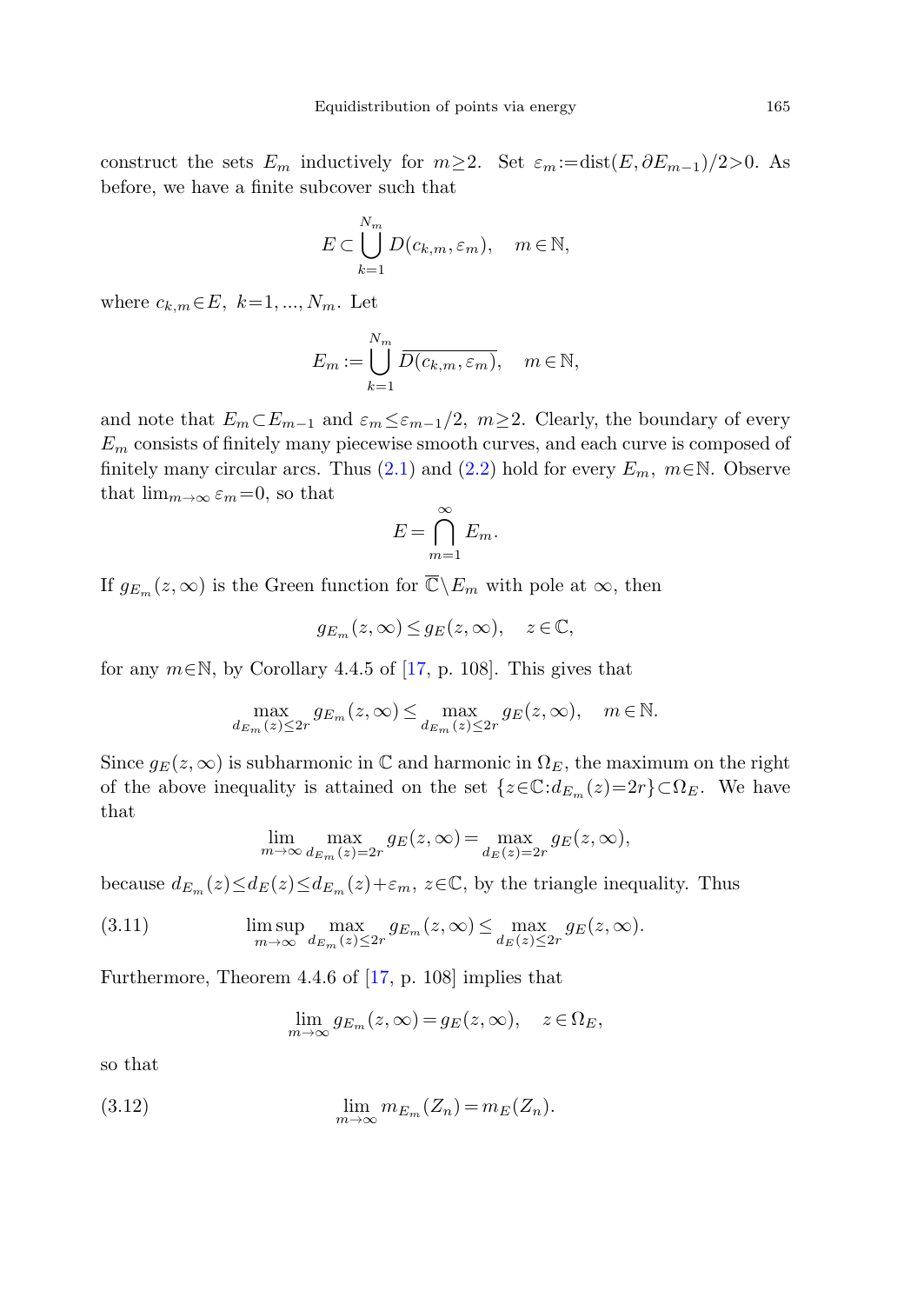Recall that  $g_{E_m}(z,\infty)=V_{E_m}-U^{\mu_{E_m}}(z), z\in\mathbb{C}$ , and the same formula holds with  $E_m$ replaced by  $E$ . Using Theorem 5.1.3 of [\[17](#page-24-2), p. 128], we obtain that

$$
\lim_{m \to \infty} V_{E_m} = V_E,
$$

which gives that

$$
\lim_{m \to \infty} U^{\mu_{E_m}}(z) = U^{\mu_E}(z), \quad z \in \Omega_E.
$$

Since supp $(\mu_{E_m}) \subset \partial \Omega_{E_m} \subset \partial E_m$ ,  $m \in \mathbb{N}$ , we can select a subsequence of measures  $\mu_j := \mu_{E_{m_i}}$  such that  $\mu_j \stackrel{*}{\rightarrow} \mu$ , see [[19,](#page-24-8) p. 3]. It follows that  $\mu$  is a probability measure supported on  $\partial\Omega_E$ , as  $E=\bigcap_{m=1}^{\infty} E_m$  and  $\overline{\Omega}_{E_m} \subset \Omega_{E_{m+1}} \subset \Omega_E$ ,  $m \in \mathbb{N}$ . Hence we have by the weak-\* convergence that

$$
\lim_{j \to \infty} U^{\mu_j}(z) = U^{\mu}(z), \quad z \in \Omega_E,
$$

which means that

$$
U^{\mu}(z) = U^{\mu_E}(z), \quad z \in \Omega_E.
$$

Since supp $(\mu) \subset \partial \Omega_E$  and supp $(\mu_E) \subset \partial \Omega_E$ , Carleson's unicity theorem [\[19](#page-24-8), p. 123] implies that  $\mu=\mu_E$ . This argument applies to any subsequence of the sequence  $\mu_{E_m}$ ,  $m \in \mathbb{N}$ . Therefore we conclude that  $\mu_{E_m} \stackrel{*}{\to} \mu_E$ , as  $m \to \infty$ . Consequently,

$$
\lim_{m \to \infty} \int \phi \, d\mu_{E_m} = \int \phi \, d\mu_E.
$$

We now pass to the limit in [\(2.1](#page-4-1)) stated for  $E_m$ , as  $m\rightarrow\infty$ , and use the above equation together with  $(3.11)$ – $(3.13)$  $(3.13)$  to prove that  $(2.1)$  $(2.1)$  and  $(2.2)$  also hold for E.  $\Box$ 

<span id="page-17-1"></span>*Proof of Theorem [2.2](#page-5-3).* Since  $Z_n \subset E$  and  $\lim_{z\to\infty} (g_E(z,\infty)-\log|z|)=V_E$ , the function  $(\log |P_n(z)|)/n+V_E-g_E(z,\infty)$  is harmonic in  $\Omega_E$  (including  $\infty$ , where it has the value 0). By the maximum–minimum principle, it is sufficient to prove ([2.5](#page-5-1)) for  $z \in \Gamma_n := \partial \Omega_n = \{z \in \Omega_E : g_E(z, \infty) = 1/n\}$ , where  $n \geq 2$ . Define the distance between  $E$  and  $\Gamma_n$  by

$$
\rho_n := \text{dist}(E, \Gamma_n) = \min_{\substack{t \in E \\ w \in \Gamma_n}} |t - w|,
$$

and note that

(3.14) 
$$
\rho_n \le |z - t| + d_E(t), \quad t \in \mathbb{C}, \ z \in \Gamma_n,
$$

by the triangle inequality. Let  $\text{diam}(E) := \max_{t,w \in E} |t-w|$  be the diameter of E, and set  $R:=\text{diam}(E)+1$ . We apply Theorem [2.1](#page-4-0) with the function

$$
(3.15) \qquad \phi(t) := \min(\log(|z-t| + d_E(t)) - \log R, 0), \quad t \in \mathbb{C}, \ z \in \Gamma_n.
$$

<span id="page-17-0"></span>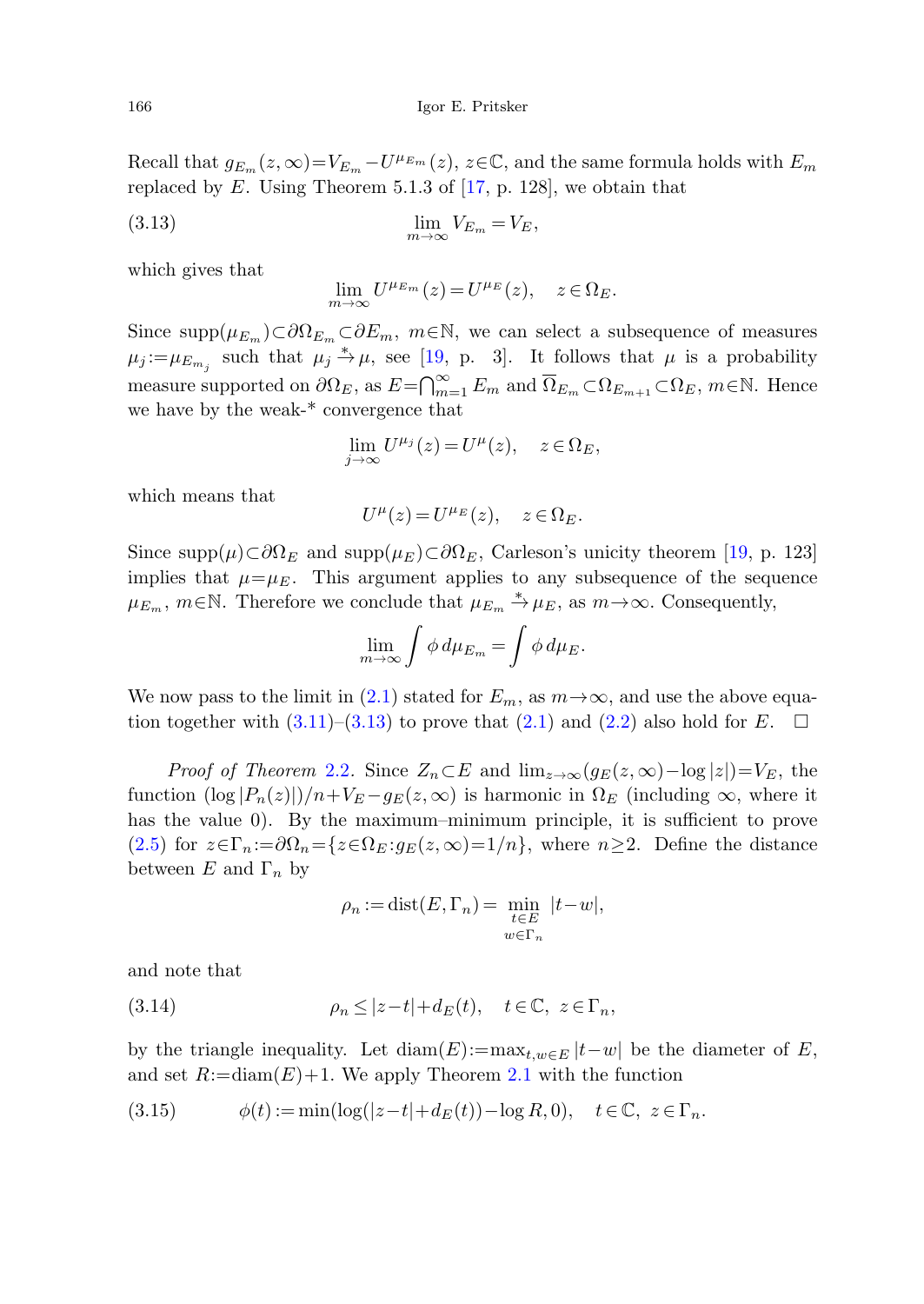It is clear that supp(φ)⊂D(z,R):={t∈C:|t−z|<R}. Furthermore, E⊂supp(φ) for all large  $n \in \mathbb{N}$ , because  $d_E(z) \to 0$  for  $z \in \Gamma_n$ , as  $n \to \infty$ , by the continuity of  $g(z, \infty)$ in  $\overline{\Omega}_E$ . One readily finds from the triangle inequality that

$$
||z-t_1|-|z-t_2|| \leq |t_1-t_2|, \quad t_1, t_2 \in \mathbb{C},
$$

and

$$
|d_E(t_1) - d_E(t_2)| \leq |t_1 - t_2|, \quad t_1, t_2 \in \mathbb{C},
$$

see also Federer [\[5](#page-23-14), p. 434] for more details about the function  $d_E$ . Hence the function  $f(t):=|z-t|+d_E(t)$ ,  $t\in\mathbb{C}$ , satisfies the Lipschitz condition

$$
|f(t_1)-f(t_2)| \le 2|t_1-t_2|, \quad t_1, t_2 \in \mathbb{C}.
$$

Thus the partial derivatives  $f_x$  and  $f_y$  exist a.e. with respect to the area measure (and the linear measure on vertical and horizontal lines), and we obtain that

$$
|f_x(t)|\leq 2 \quad \text{and} \quad |f_y(t)|\leq 2 \quad \text{for a.e. } t=x+iy \in \mathbb{C}.
$$

Hence  $\phi_x$  and  $\phi_y$  also exist a.e. in the same sense, with

$$
|\phi_x(t)| \leq \frac{2}{|z-t|+d_E(t)} \leq \frac{2}{\rho_n}
$$

and

$$
|\phi_y(t)| \leq \frac{2}{|z-t|+d_E(t)} \leq \frac{2}{\rho_n}
$$

<span id="page-18-0"></span>for a.e.  $t=x+iy\in\mathbb{C}$  by ([3.14\)](#page-17-1). This gives the estimates

$$
|\phi(t_1) - \phi(t_2)| \le |t_1 - t_2| \sup_{\mathbb{C}} \sqrt{\phi_x^2 + \phi_y^2} \le \frac{2\sqrt{2}}{\rho_n} |t_1 - t_2|
$$

and

(3.16) 
$$
\omega_{\phi}(r) \leq \frac{2\sqrt{2}}{\rho_n} r.
$$

Furthermore, we obtain for the Dirichlet integral

$$
D[\phi] = \iint_{\mathbb{C}} (\phi_x^2 + \phi_y^2) dA
$$
  
\n
$$
\leq \iint_{D(z,R)} \frac{8 dA(t)}{(|z-t| + d_E(t))^2}
$$
  
\n
$$
\leq \iint_{|z-t| \leq \rho_n} \frac{8 dA(t)}{(|z-t| + d_E(t))^2} + \iint_{\rho_n \leq |z-t| \leq R} \frac{8 dA(t)}{(|z-t| + d_E(t))^2}
$$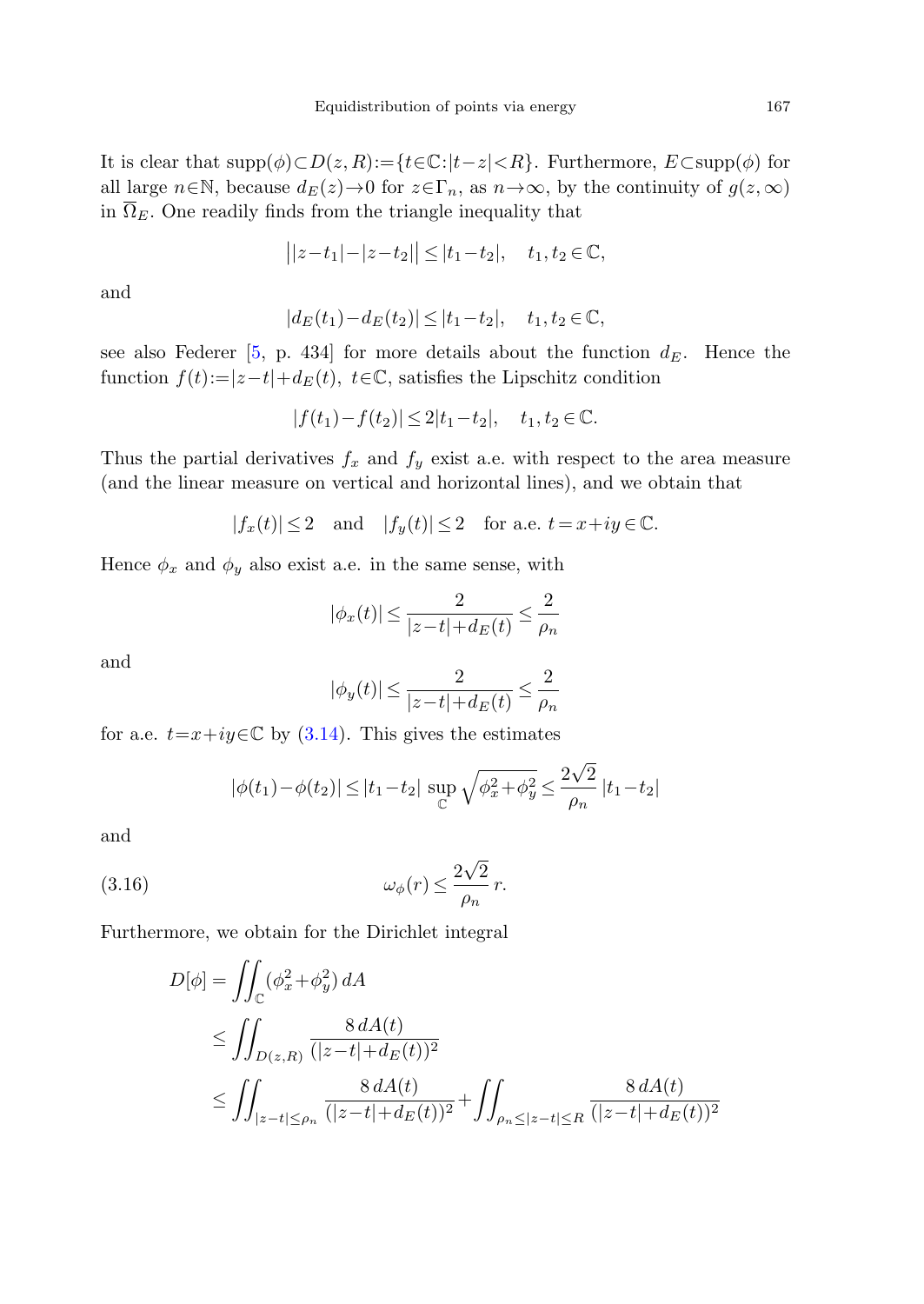$$
\leq 8 \left( \frac{1}{\rho_n^2} \pi \rho_n^2 + \int_0^{2\pi} \int_{\rho_n}^R \frac{r \, dr}{r^2} \, d\theta \right)
$$

$$
= 8\pi \left( 1 + 2 \log \frac{R}{\rho_n} \right)
$$

<span id="page-19-0"></span>by supp $(\phi) \subset D(z, R)$  and ([3.14](#page-17-1)). If the Green function  $g(z, \infty)$  satisfies the Hölder condition ([2.3](#page-5-0)), then  $\rho_n \geq (Cn)^{-1/s}$  with  $C=C(E)>0$ , and  $D[\phi]=O(\log n)$ , as  $n\rightarrow\infty$ . Letting  $r=n^{-1/2-1/s}$ , we obtain that  $\omega_{\phi}(r)=O(n^{-1/2})$  by ([3.16\)](#page-18-0). Since  $2r \leq \rho_n$  for large *n*, we have that

$$
\max_{d_E(z) \le 2r} g_E(z, \infty) \le \frac{1}{n}.
$$

Applying the above estimates and  $(2.4)$  $(2.4)$  in  $(2.1)$  $(2.1)$  $(2.1)$  and  $(2.2)$  $(2.2)$ , we arrive at

$$
\left| \frac{1}{n} \sum_{k=1}^{n} \phi(z_{k,n}) - \int \phi \, d\mu_E \right| \le O(n^{-1/2}) + O(\sqrt{\log n}) \left( O\left(\frac{\log n}{n}\right) + \frac{2}{n} \right)^{1/2}
$$
\n
$$
\le O\left(\frac{\log n}{\sqrt{n}}\right), \quad \text{as } n \to \infty,
$$
\n(3.17)

<span id="page-19-1"></span>where we also used that  $m_E(Z_n)=0$ . Note that all constants in the O terms are independent of the point  $z \in \Gamma_n$ , of the set  $Z_n$ , as well as of  $n \geq 2$ . It remains to observe that  $\phi(t)=\log|z-t|-\log R$  for  $t\in E$ , so that

$$
\frac{1}{n} \sum_{k=1}^{n} \phi(z_{k,n}) - \int \phi \, d\mu_E = \frac{1}{n} \log |P_n(z)| - \int \log |z - t| \, d\mu_E(t)
$$

$$
= \frac{1}{n} \log |P_n(z)| + V_E - g_E(z, \infty), \qquad z \in \Gamma_n,
$$

by  $(3.2)$ . Thus  $(2.5)$  $(2.5)$  $(2.5)$  follows from  $(3.17)$  $(3.17)$  by the maximum–minimum principle. Further, we obtain from  $(2.5)$  $(2.5)$  $(2.5)$  for  $z \in \Gamma_n$  that

(3.18) 
$$
\log ||P_n||_E \le \log ||P_n||_{\Gamma_n} \le C_2 \sqrt{n} \log n - nV_E + 1, \quad n \ge 2,
$$

which proves  $(2.6)$  $(2.6)$ .

For the proof of  $(2.7)$  $(2.7)$ , we write

$$
P_n'(w)=\frac{1}{2\pi i}\int_{|t-w|=\rho_n}\frac{P_n(t)\,dt}{(t-w)^2},\quad w\in\partial E.
$$

Hence

$$
|P'_n(w)| \le \frac{\max_{|t-w|= \rho_n} |P_n(t)|}{\rho_n}, \quad w \in \partial E,
$$

and

$$
||P'_n||_E \le \frac{1}{\rho_n} ||P_n||_{\Gamma_n} \le (Cn)^{1/s} ||P_n||_{\Gamma_n},
$$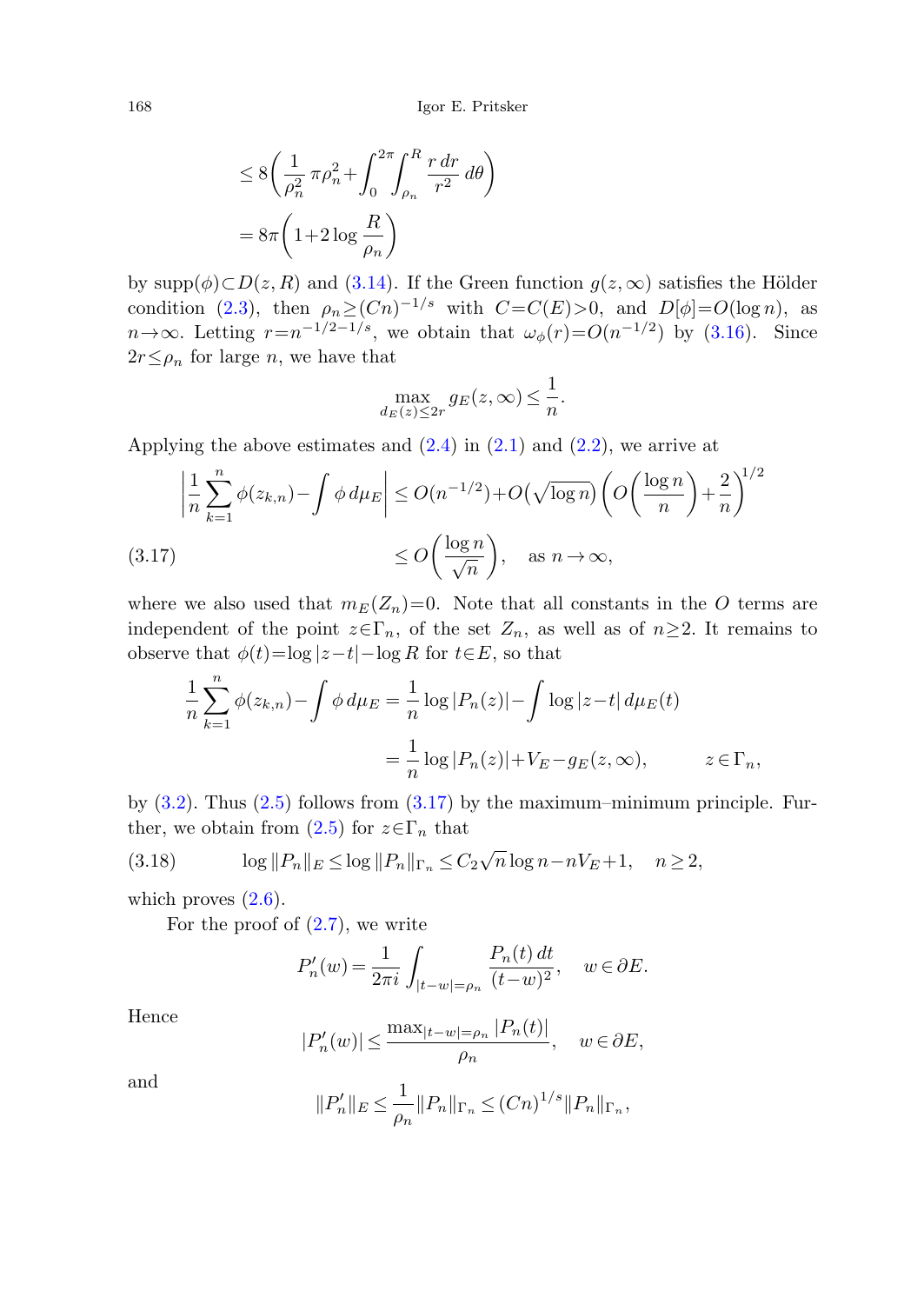<span id="page-20-0"></span>because  $\rho_n$ > $(Cn)^{-1/s}$ . Note that

$$
\exp(-n(n-1)\hat{I}[\tau(Z_n)]) = \prod_{k=1}^n |P'_n(z_{k,n})| \le (Cn)^{n/s} ||P_n||_{\Gamma_n}^n.
$$

Thus ([2.7](#page-5-5)) follows from ([3.18](#page-19-1)) and the above equation.  $\Box$ 

*Proof of Corollary [2.3](#page-6-1).* We first observe that the Fekete points  $\mathcal{F}_n$  satisfy

(3.19) 
$$
\hat{I}[\tau(\mathcal{F}_n)] \leq V_E, \quad n \geq 2.
$$

This fact holds because the discrete energies of Fekete sets increase to  $V_E$  with n, see [\[17](#page-24-2), p. 153]. Hence [\(2.4](#page-5-4)) holds true and Theorem [2.2](#page-4-2) applies to  $\mathcal{F}_n$ .

It turns out that ([3.19](#page-20-0)) is also true for the Leja points  $\mathcal{L}_n = {\{\xi_k\}}_{k=0}^{n-1}$ ,  $n \in \mathbb{N}$ . Consider the corresponding Leja polynomials  $L_n(z) := \prod_{k=0}^{n-1} (z - \xi_k)$ ,  $n \in \mathbb{N}$ , and recall that

$$
||L_n||_E = |L_n(\xi_n)| = \prod_{k=0}^{n-1} |\xi_n - \xi_k|
$$

by definition. Hence we have for the Vandermonde determinant

$$
|V(\mathcal{L}_n)| = \prod_{0 \le j < k \le n-1} |\xi_j - \xi_k| = \prod_{k=1}^{n-1} |L_k(\xi_k)| = \prod_{k=1}^{n-1} ||L_k(\xi_k)||_E.
$$

Since  $||P_k||_E \geq \text{cap}(E)^k$  holds for any monic polynomial  $P_k$ , with  $\text{deg}(P_k)=k$ , see [\[1](#page-23-2), p. 16], we obtain that

$$
|V(\mathcal{L}_n)| \ge \text{cap}(E)^{n(n-1)/2}
$$

and

$$
\hat{I}[\tau(\mathcal{L}_n)] = -\log |V(\mathcal{L}_n)|^{2/n(n-1)} \le V_E. \quad \Box
$$

*Proof of Theorem* [2.4](#page-6-0). Suppose that  $supp(\phi) \subset \{z: |z| \leq R\}$ , and that  $\phi$  satisfies the Lipschitz condition  $|\phi(z)-\phi(t)|\leq A|z-t|, z,t\in\mathbb{C}$ . It is clear that  $\omega_{\phi}(r)\leq Ar$ . Also,  $|\phi_x| \leq A$  and  $|\phi_y| \leq A$  a.e. in  $\mathbb{C}$ , so that  $D[\phi] \leq 2\pi R^2 A^2$ . If the Green function  $g(z,\infty)$  satisfies the Hölder condition [\(2.3\)](#page-5-0), then  $\rho_n=\min_{t\in E,w\in\Gamma_n}|t-w|\geq$  $(Cn)^{-1/s}$ , with  $C=C(E)>0$  and  $0 < s \leq 1$ , as in the proof of Theorem [2.2.](#page-5-3) Letting  $r=n^{-2/s}$ , we obtain that  $\omega_{\phi}(r) \leq A n^{-2/s}$ . Since  $2r \leq \rho_n$  for large n, we have that

$$
\max_{d_E(z) \le 2r} g_E(z, \infty) \le \frac{1}{n}.
$$

Hence  $(2.8)$  follows from  $(2.1)$  $(2.1)$  and  $(2.2)$  $(2.2)$  $(2.2)$  by combining the above estimates with  $(2.4). \square$  $(2.4). \square$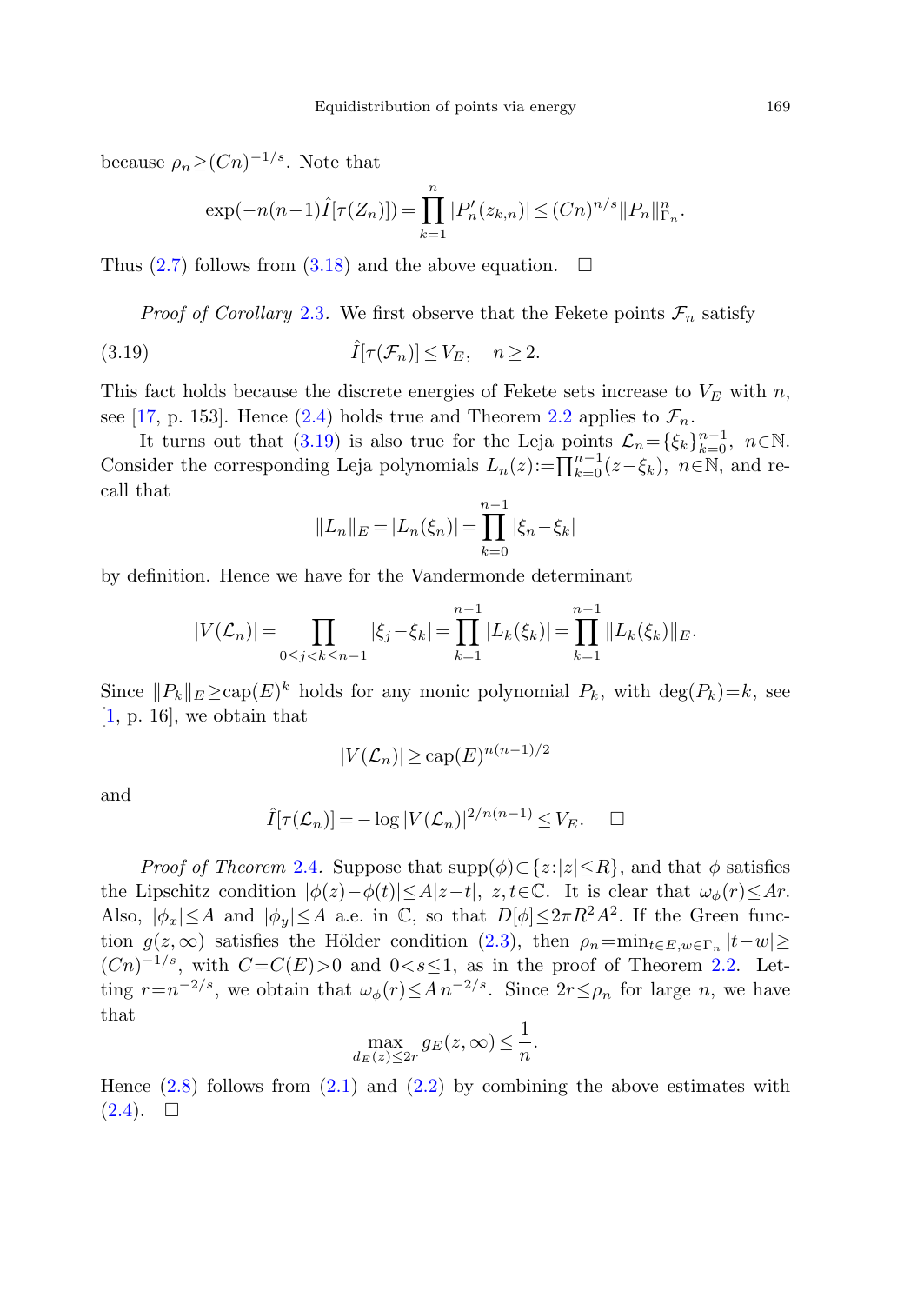*Proof of Corollary [2.5](#page-7-1).* We let  $\phi(z) = \text{Re}(z^m)$ ,  $z \in E$ , and extend this function outside of  $E$  to be a Lipschitz continuous function with compact support in  $\mathbb{C}$ . Then [\(2.8\)](#page-6-2) holds true for this choice of  $\phi$ , with  $m_E(Z_n)=0$  as  $Z_n\subset E$ . The same argument applies to  $\phi(z)$ =Im( $z^m$ ),  $z \in E$ , continued appropriately. Combining the estimates obtained from  $(2.8)$  $(2.8)$ , we arrive at  $(2.9)$  $(2.9)$  $(2.9)$ .  $\Box$ 

Proof of Theorem [2.6](#page-7-2). In the first part, we repeat the proof of Theorem [2.4.](#page-6-0) Namely, we assume that  $supp(\phi) \subset \{z: |z| \leq R\}$ , and that  $\phi$  satisfies the Lipschitz condition  $|\phi(z)-\phi(t)|\leq A|z-t|$ ,  $z,t\in\mathbb{C}$ . It is clear that  $\omega_{\phi}(r)\leq Ar$ . Also,  $|\phi_x|\leq$ A and  $|\phi_y| \leq A$  a.e. in C, so that  $D[\phi] \leq 2\pi R^2 A^2$ . If the Green function  $g(z,\infty)$ satisfies the Hölder condition [\(2.3\)](#page-5-0), then  $\rho_n \geq (Cn)^{-1/s}$ , with  $C=C(E)>0$  and 0< s≤1. Letting  $r=n^{-2/s}$ , we obtain that  $\omega_{\phi}(r) \leq A n^{-2/s}$ . Since  $2r \leq \rho_n$  for large n, we have that

$$
\max_{d_E(z) \le 2r} g_E(z, \infty) \le \frac{1}{n}.
$$

Noting that  $V_E = \log \text{cap}(E) = 0$ , we seek an upper estimate for  $\hat{I}[\tau(Z_n)]$ , in order to apply Theorem [2.1](#page-4-0). As  $P_n$  has integer coefficients and simple zeros, we obtain that its discriminant  $\Delta(P_n)=a_n^{2n-2}V(Z_n)^2$  is a non-zero integer [\[13](#page-23-12), p. 24]. Hence  $|\Delta(P_n)|\geq 1$  and

$$
\hat{I}[\tau(Z_n)] = -\frac{1}{n(n-1)} \log |\Delta(P_n)| + \frac{2}{n} \log |a_n| \le \frac{2}{n} \log |a_n|.
$$

Combining the above estimates in  $(2.1)$  $(2.1)$  and  $(2.2)$ , we obtain  $(2.10)$  $(2.10)$ .  $\Box$ 

*Proof of Corollary [2.7](#page-8-1).* Since the roots  $Z_n = \{z_{k,n}\}_{k=1}^n$  of  $P_n$  come in complex conjugate pairs, we have that

$$
\frac{1}{n}\sum_{k=1}^{n}z_{k,n} = \frac{1}{n}\sum_{k=1}^{n}\text{Re}(z_{k,n}).
$$

Hence we consider  $\phi(z)=\text{Re}(z), z\in E$ , and extend this function outside of E to a Lipschitz continuous function with compact support in  $\mathbb C$ . Note that  $m_E(Z_n)=0$  as  $Z_n \subset E$ . Also,  $|a_n| \leq M$ . The electrostatic centroid of E lies at the origin because of the set symmetry and uniqueness of the equilibrium measure  $\mu_E$ , i.e.,  $\int z d\mu_E(z)=0$ . Thus  $(2.11)$  $(2.11)$  $(2.11)$  follows from  $(2.10)$  $(2.10)$  by Theorem [2.6](#page-7-2).  $\Box$ 

Proof of Example [2.8](#page-8-2). We recall some basic facts from prime number theory, which may be found, for example, in Ingham [[9\]](#page-23-15). Let  $\pi(x)$  be the number of primes not exceeding x. The prime number theorem states that

$$
\pi(x) = \frac{x}{\log x} + o\left(\frac{x}{\log x}\right), \quad \text{as } x \to \infty.
$$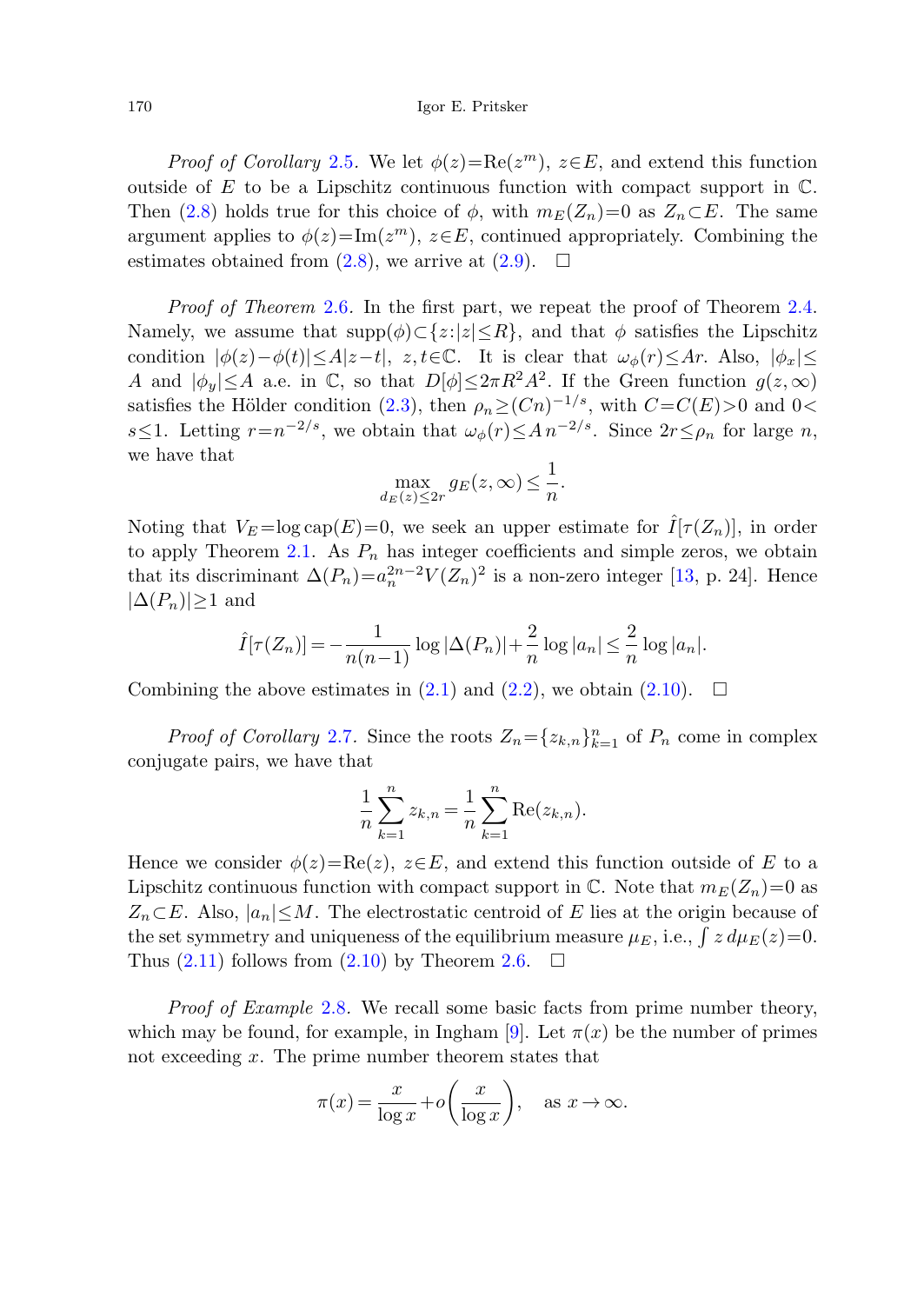<span id="page-22-2"></span><span id="page-22-1"></span>It is equivalent to the following asymptotic formulas from prime number theory. If  $p_m$  is the mth prime number, then [\[9](#page-23-15), p. 36]

(3.20) 
$$
p_m = m \log m + o(m \log m), \text{ as } m \to \infty.
$$

For the Chebyshev  $\theta$ -function, we have [\[9](#page-23-15), p. 13]

<span id="page-22-0"></span>(3.21) 
$$
\theta(x) := \sum_{p \le x} \log p = x + o(x), \quad \text{as } x \to \infty,
$$

where the sum extends over all primes  $p \leq x$ .

An asymptotic formula for the sum of consecutive primes is found by using the method described in Rosser and Schoenfeld [\[18](#page-24-9), pp. 67–68]. Consider the prime number theorem with error term [\[9](#page-23-15), p. 65]:

(3.22) 
$$
\pi(x) = \text{li } x + O\left(x e^{-a\sqrt{\log x}}\right), \quad \text{as } x \to \infty,
$$

where  $a>0$  and

$$
\operatorname{li} x := \int_2^x \frac{dt}{\log t}.
$$

Suppose that  $f : [0, \infty) \to \mathbb{R}$  is a continuously differentiable function. Using the Stieltjes integral and integration by parts, we obtain by following [\[18](#page-24-9), p. 67] that

$$
\sum_{p \le x} f(p) = \int_2^x f(t) d\pi(t) = f(x)\pi(x) - \int_2^x f'(t)\pi(t) dt
$$
  
= 
$$
\int_2^x \frac{f(t) dt}{\log t} + f(x)(\pi(x) - \text{li } x) - \int_2^x f'(t)(\pi(t) - \text{li } t) dt.
$$

<span id="page-22-3"></span>If we set  $f(x)=x$  and use  $(3.22)$  $(3.22)$  $(3.22)$  in the above formula, it gives that

$$
\sum_{p \le x} p = \frac{x^2}{2 \log x} + o\left(\frac{x^2}{\log x}\right), \quad \text{as } x \to \infty.
$$

Taking into account ([3.20](#page-22-1)), we arrive at the asymptotic formula

(3.23) 
$$
n = \sum_{m=1}^{k} p_m - k = \frac{k^2 \log k}{2} + o(k^2 \log k), \text{ as } k \to \infty.
$$

Combining  $(3.20)$  $(3.20)$ ,  $(3.21)$  $(3.21)$  $(3.21)$  and  $(3.23)$  $(3.23)$  $(3.23)$ , we obtain that

$$
\log\bigg(\prod_{m=1}^k p_m\bigg) = \theta(p_k) \ge c_1 \sqrt{n \log n}, \quad n \ge 2,
$$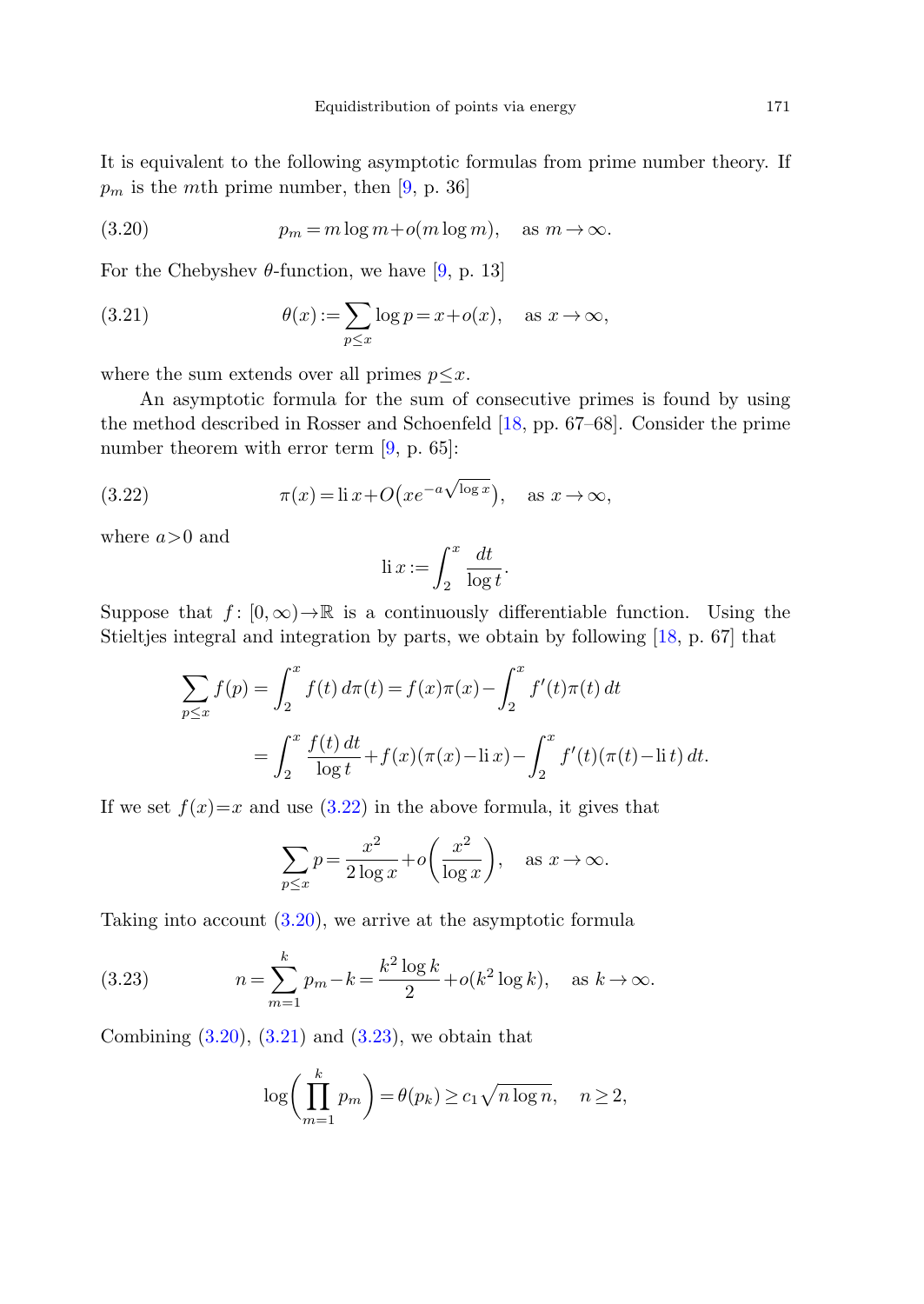with a constant  $c_1>0$ . This implies our estimate for  $||P_n||_D$ , because

$$
|P_n(z)| = \left| \prod_{m=1}^k \binom{p_m-1}{j=0} z^j \right| \le \prod_{m=1}^k p_m = P_n(1), \quad |z| \le 1.
$$

<span id="page-23-2"></span>Also, ([3.23](#page-22-3)) immediately gives that

$$
\frac{k}{n} \ge \frac{c_2}{\sqrt{n \log n}}, \quad n \ge 2,
$$

<span id="page-23-7"></span><span id="page-23-4"></span>where  $c_2>0$ .  $\Box$ 

## **References**

- <span id="page-23-14"></span><span id="page-23-5"></span>1. ANDRIEVSKII, V. V. and BLATT, H.-P., Discrepancy of Signed Measures and Polynomial Approximation, Springer, New York, 2002.
- <span id="page-23-0"></span>2. BLATT, H.-P., SAFF, E. B. and SIMKANI, M., Jentzsch–Szegő type theorems for the zeros of best approximants, J. Lond. Math. Soc. **38** (1988), 307–316.
- <span id="page-23-10"></span><span id="page-23-6"></span>3. Bloom, T., Bos, L., Christensen, C. and Levenberg, N., Polynomial interpolation of holomorphic functions in  $\mathbb{C}$  and  $\mathbb{C}^n$ , Rocky Mountain J. Math. **22** (1992), 441–470.
- <span id="page-23-15"></span>4. CARLESON, L. and TOTIK, V., Hölder continuity of Green's functions, Acta Sci. Math. (Szeged) **70** (2004), 557–608.
- <span id="page-23-8"></span>5. Federer, H., Curvature measures, Trans. Amer. Math. Soc. **93** (1959), 418–491.
- 6. Fekete, M., Uber die Verteilung der Wurzeln bei gewissen algebraischen Gleichungen ¨ mit ganzzahligen Koeffizienten, Math. Z. **17** (1923), 228–249.
- <span id="page-23-9"></span>7. GAIER, D., Lectures on Complex Approximation, Birkhäuser, Boston, 1987.
- <span id="page-23-1"></span>8. GÖTZ, M., On the distribution of Leja–Górski points, *J. Comput. Anal. Appl.* **3** (2001), 223–241.
- 9. Ingham, A. E., The Distribution of Prime Numbers, Cambridge Univ. Press, London, 1932.
- <span id="page-23-13"></span><span id="page-23-12"></span>10. Korevaar, J., Fekete extreme points and related problems, in Approximation Theory and Function Series (Budapest, 1995 ), Bolyai Soc. Math. Stud. **5**, pp. 35–62, János Bolyai Math. Soc., Budapest, 1996.
- <span id="page-23-11"></span><span id="page-23-3"></span>11. Korevaar, J. and Monterie, M. A., Fekete potentials and polynomials for continua, J. Approx. Theory **109** (2001), 110–125.
- 12. LANDKOF, N. S., Foundations of Modern Potential Theory, Nauka, Moscow, 1966 (Russian). English transl.: Springer, New York–Heidelberg, 1972.
- 13. Prasolov, V. V., Polynomials, Springer, Berlin, 2004.
- 14. PRITSKER, I. E., How to find a measure from its potential, Comput. Methods Funct. Theory **8** (2008), 597–614.
- 15. PRITSKER, I. E., Means of algebraic numbers in the unit disk, C. R. Math. Acad. Sci. Paris **347** (2009), 119–122.
- 16. Pritsker, I. E., Distribution of algebraic numbers, to appear in J. Reine Angew. Math.